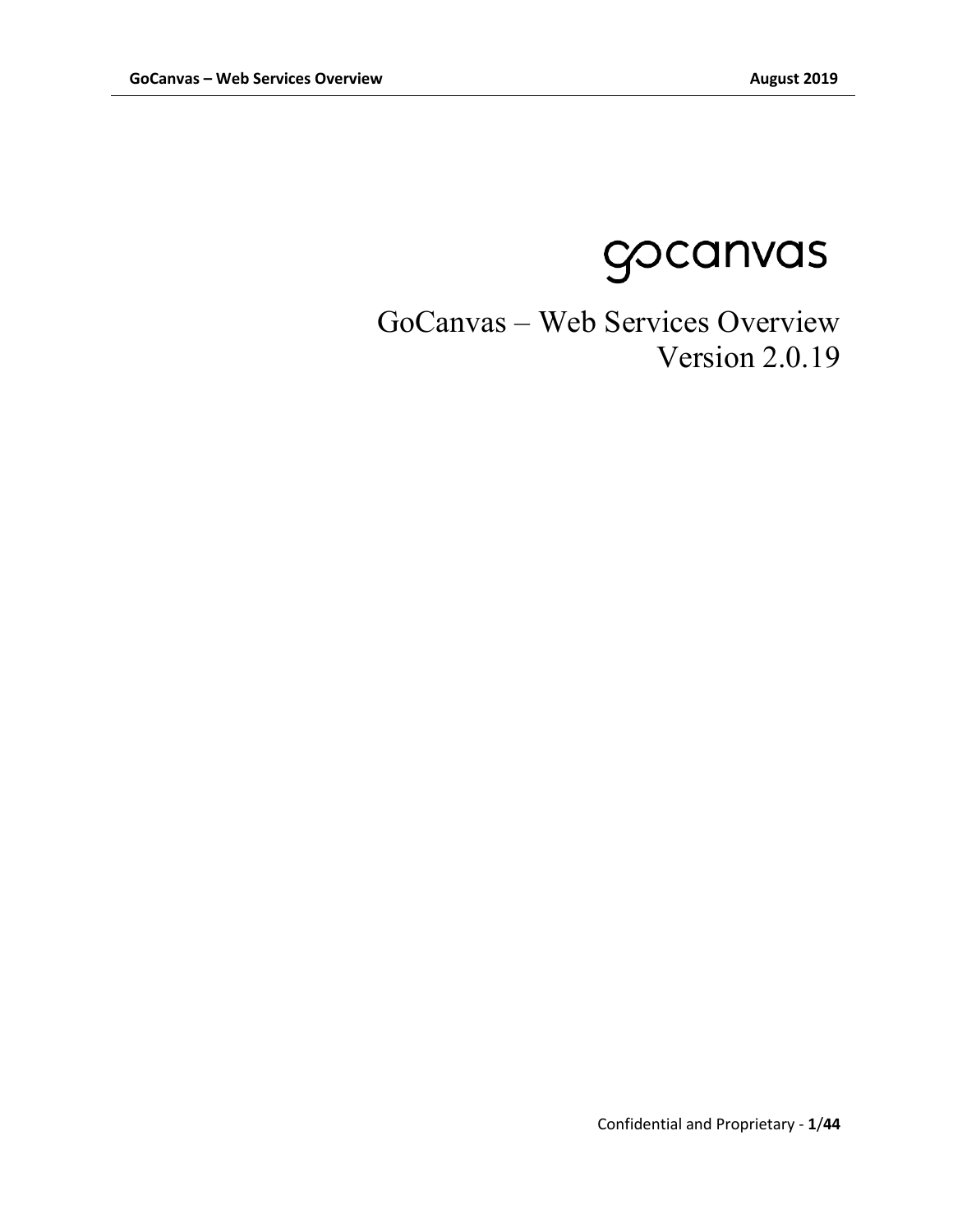# **Contents**

Confidential and Proprietary - 2/44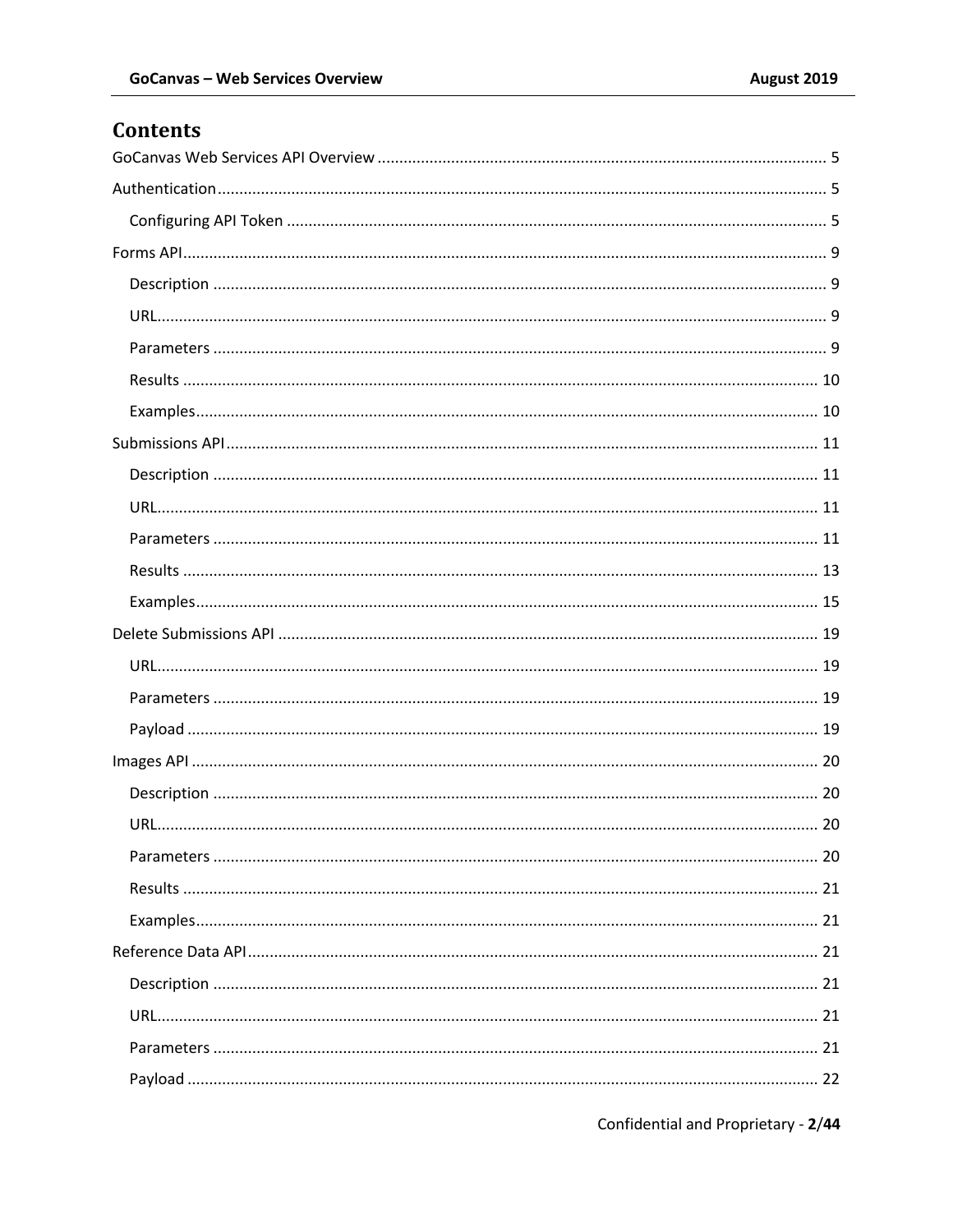Confidential and Proprietary - 3/44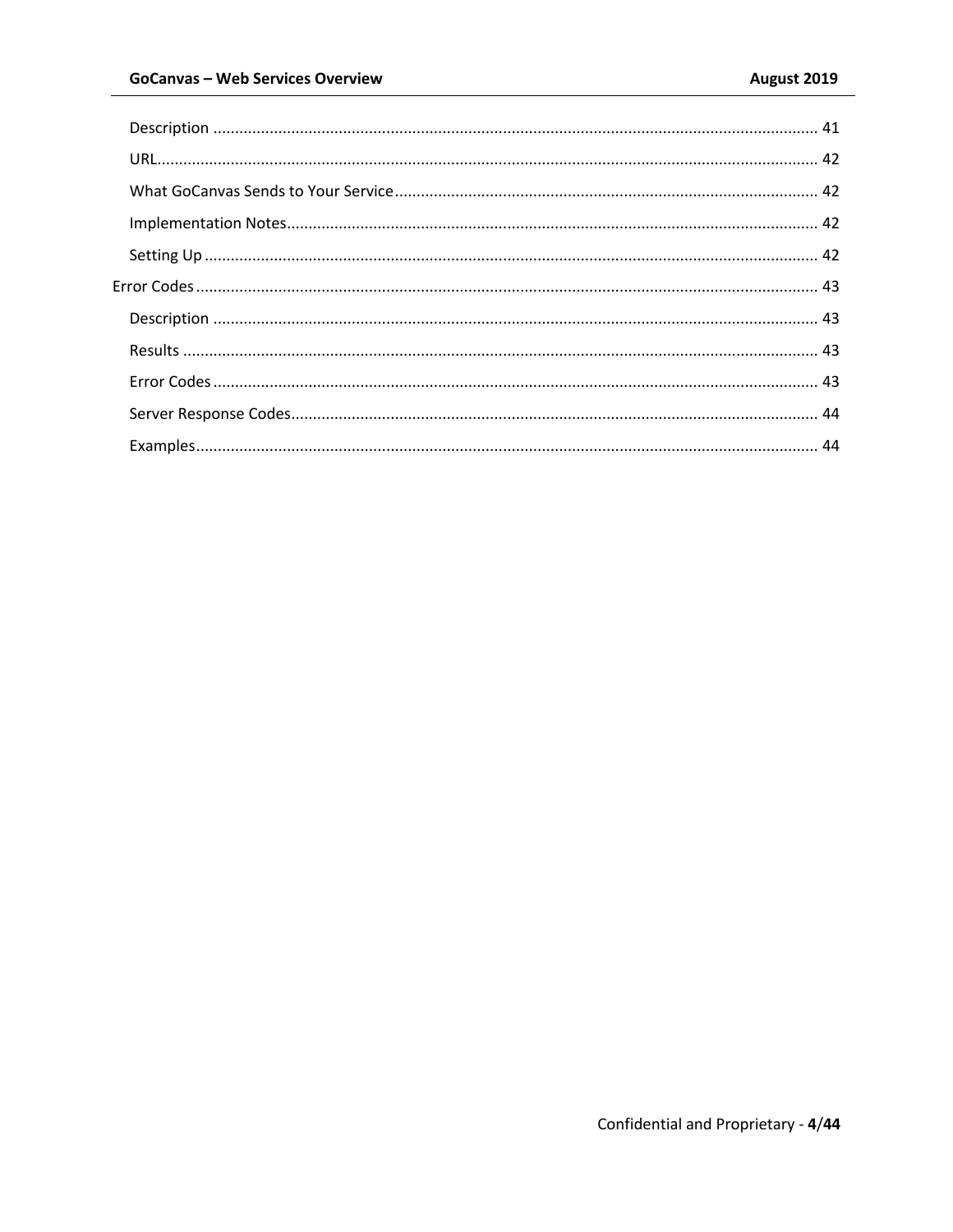### **GoCanvas Web Services API Overview**

The GoCanvas web services API provides programmatic access to data hosted within GoCanvas using a secure, simple and powerful application programming interface (API). The GoCanvas web services API is centered around the REST style web services interface.

The goal of the GoCanvas web service API is to allow GoCanvas customers to automate the integration of data submitted to the GoCanvas servers back into other systems.

### **Authentication**

There are two methods to authenticate to the GoCanvas API. By default, each API call accepts the username and password of an authorized user as required parameters. The second option is to set up an API Key at the account or department level and pass a token inside the header of your request with a username as a parameter.

### **Configuring API Token**

**First Step:** Enable API Key Feature & Create API Key

1. Go to the Account > Account Settings page.

| <b>*</b> Dashboard               |                                                                                                            |                                                                                                         |
|----------------------------------|------------------------------------------------------------------------------------------------------------|---------------------------------------------------------------------------------------------------------|
| <b>III</b> Apps                  | <b>Security Settings</b>                                                                                   |                                                                                                         |
| <b>B</b> Submissions             |                                                                                                            |                                                                                                         |
| C Workflow & Dispatch            | HIPAA Compliance: OFF @                                                                                    | Password Policy: OFF                                                                                    |
| <b>E</b> Reference Data & Images | Enable or disable HIPAA compliance for your account.<br>$\infty$ )                                         | Enforce password requirements for your users, like special<br><b>Settings</b><br>characters or numbers. |
| □ Account                        |                                                                                                            |                                                                                                         |
| <b>Users</b>                     | <b>Client Timeout Window: ON</b>                                                                           | <b>API Keys: ON</b>                                                                                     |
| Groups                           | Adjust how long users can be offline before they are required to<br><b>Settings</b><br>sync with GoCanvas. | Use API Keys for your account instead of username and<br><b>Settings</b>                                |
| <b>Billing Info</b>              |                                                                                                            | password.                                                                                               |
| Reports                          |                                                                                                            |                                                                                                         |
| <b>Account Settings</b>          |                                                                                                            |                                                                                                         |

2. Go to the Security Settings section at the bottom, and you will see "API Keys".

| <b>Security Settings</b>                                                                                                                       |                                                                                                                                 |
|------------------------------------------------------------------------------------------------------------------------------------------------|---------------------------------------------------------------------------------------------------------------------------------|
| HIPAA Compliance: OFF @<br>Enable or disable HIPAA compliance for your account.<br>$\mathbf{x}$ )                                              | Password Policy: OFF<br>Enforce password requirements for your users, like special<br><b>Settings</b><br>characters or numbers. |
| <b>Client Timeout Window: ON</b><br>Adjust how long users can be offline before they are required to<br><b>Settings</b><br>sync with GoCanvas. | <b>API Keys: ON</b><br>Use API Keys for your account instead of username and<br><b>Settings</b><br>password.                    |

Confidential and Proprietary - **5**/**44**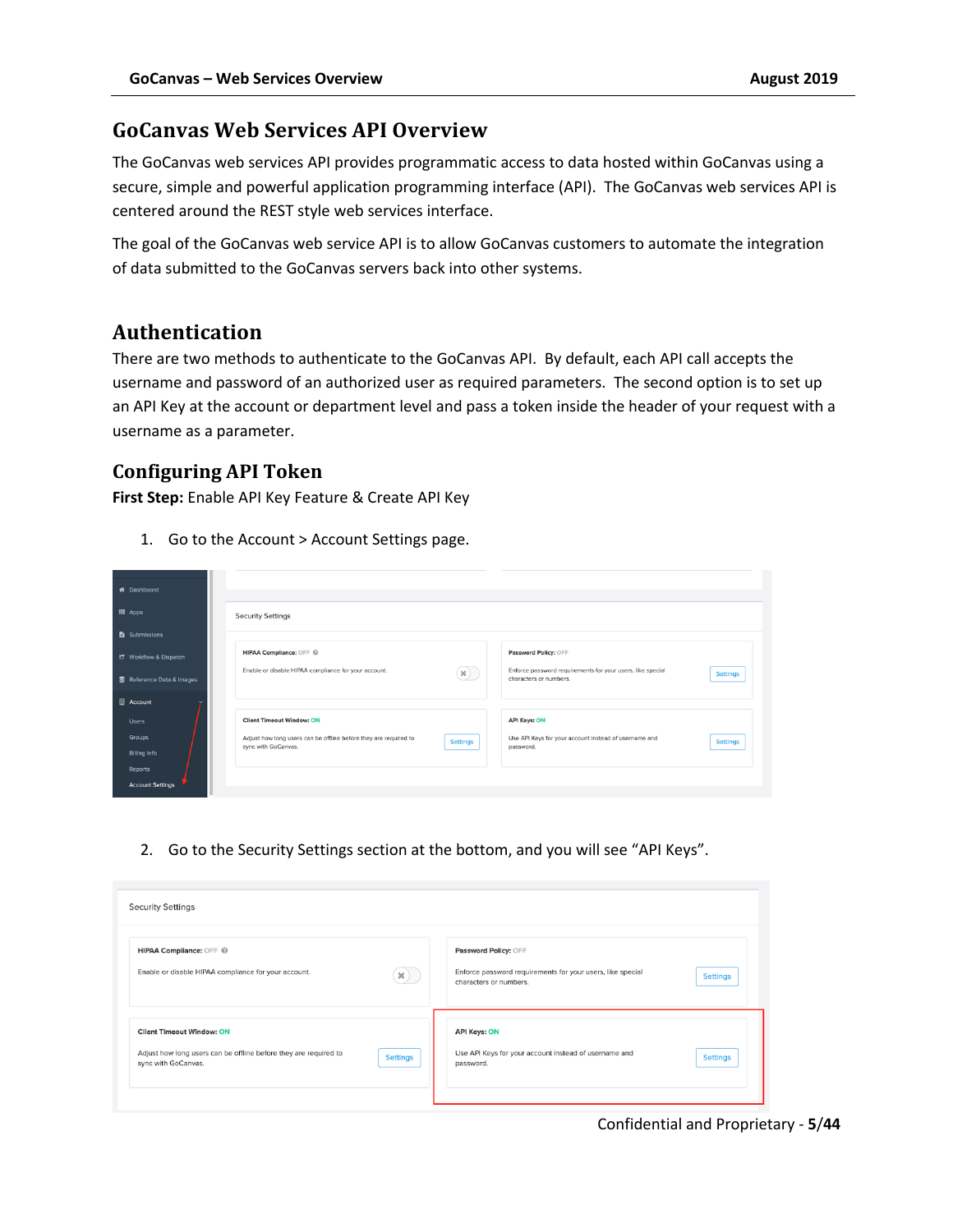- 3. Click on the Settings button, you will be redirected to the page where you can create new API keys, and where your keys will be displayed.
- 4. First, click "Enable API Keys" to enable this feature.
- 5. Then, click "Create API Key" to create a new API key.

| Enable API Keys<br>$\vert\downarrow\vert$ |                | <b>Create API Key</b> |
|-------------------------------------------|----------------|-----------------------|
| Name                                      | <b>API Key</b> | Action                |
| test-key                                  |                | 面                     |
|                                           |                |                       |
|                                           |                | Save<br>Cancel        |
|                                           |                |                       |

- 6. By clicking the "Create API Key" button, you will be redirected to the page to create a key.
- 7. Once you enter a key name and click the "Save" button, you will see the key and you must copy it in order to use it in your API calls.

Cancel

| <b>API Keys</b>                                                            |
|----------------------------------------------------------------------------|
| <b>Account Settings / API Keys</b>                                         |
| Use API Keys for your account instead of username and password. Learn More |
|                                                                            |
| <b>Key Name</b>                                                            |
|                                                                            |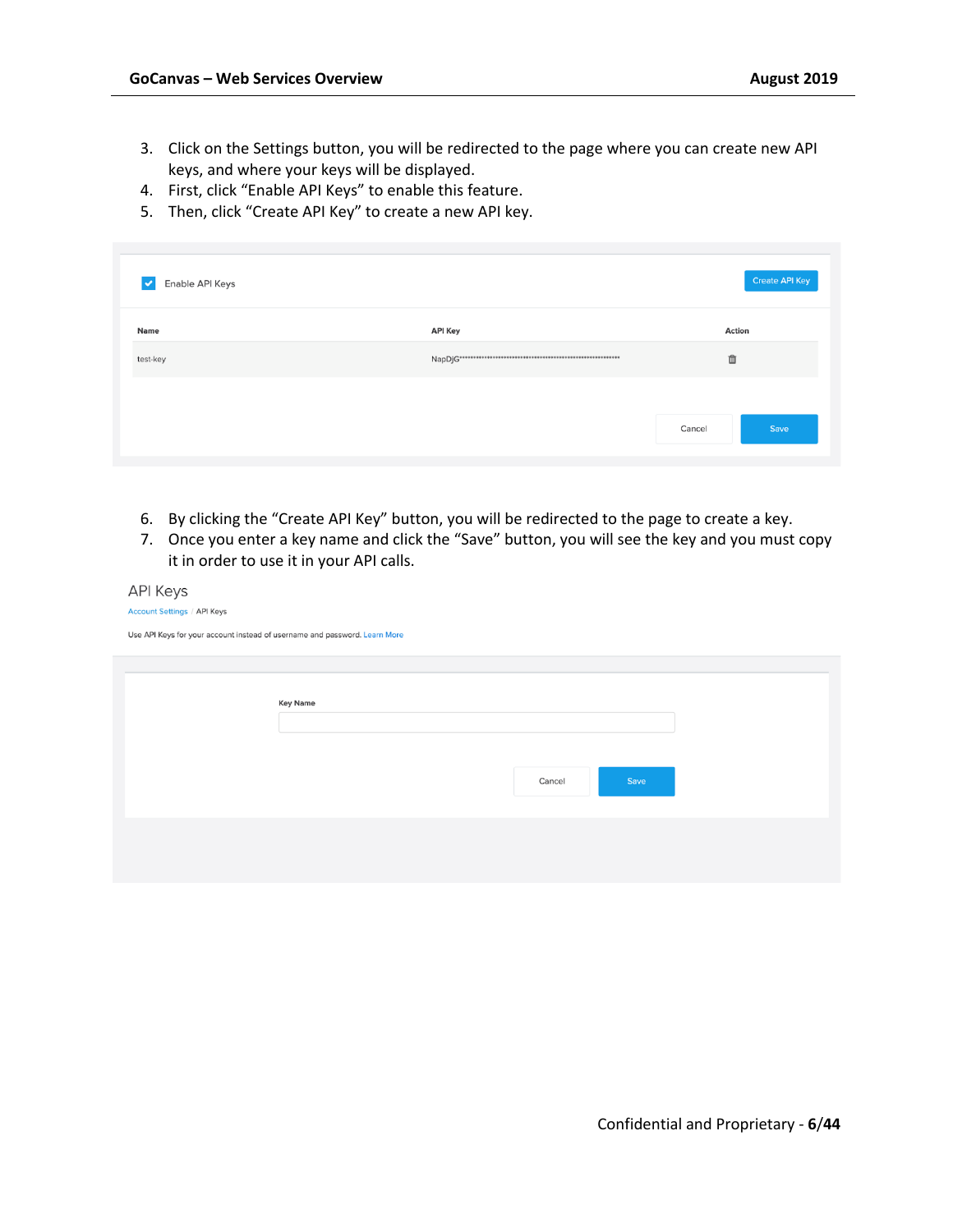#### **API Keys**

#### Account Settings / API Keys

Use API Keys for your account instead of username and password. Learn More

| API Key Created                                                                                               |      |
|---------------------------------------------------------------------------------------------------------------|------|
| For security reasons, we will not show this to you again, so please copy this key and save it somewhere safe! |      |
| EtpVo#WDOF7EnWoyqJ&RHMLUNTB40NMNeFeJnO7qMEw=                                                                  |      |
|                                                                                                               | Done |
|                                                                                                               |      |

8. If Department Functionality is enabled for your company, you will have the option to choose the Department the key has access to. If you choose "All" the token will have access to All Department data.

| <b>API Keys</b>                    |                                                                            |  |  |  |
|------------------------------------|----------------------------------------------------------------------------|--|--|--|
| <b>Account Settings / API Keys</b> |                                                                            |  |  |  |
|                                    | Use API Keys for your account instead of username and password. Learn More |  |  |  |
|                                    |                                                                            |  |  |  |
|                                    |                                                                            |  |  |  |
|                                    | <b>Key Name</b>                                                            |  |  |  |
|                                    |                                                                            |  |  |  |
|                                    | Colonic Domesticant                                                        |  |  |  |
|                                    | All<br>$\checkmark$ First Department                                       |  |  |  |
|                                    |                                                                            |  |  |  |
|                                    |                                                                            |  |  |  |
|                                    | Save<br>Cancel                                                             |  |  |  |
|                                    |                                                                            |  |  |  |
|                                    |                                                                            |  |  |  |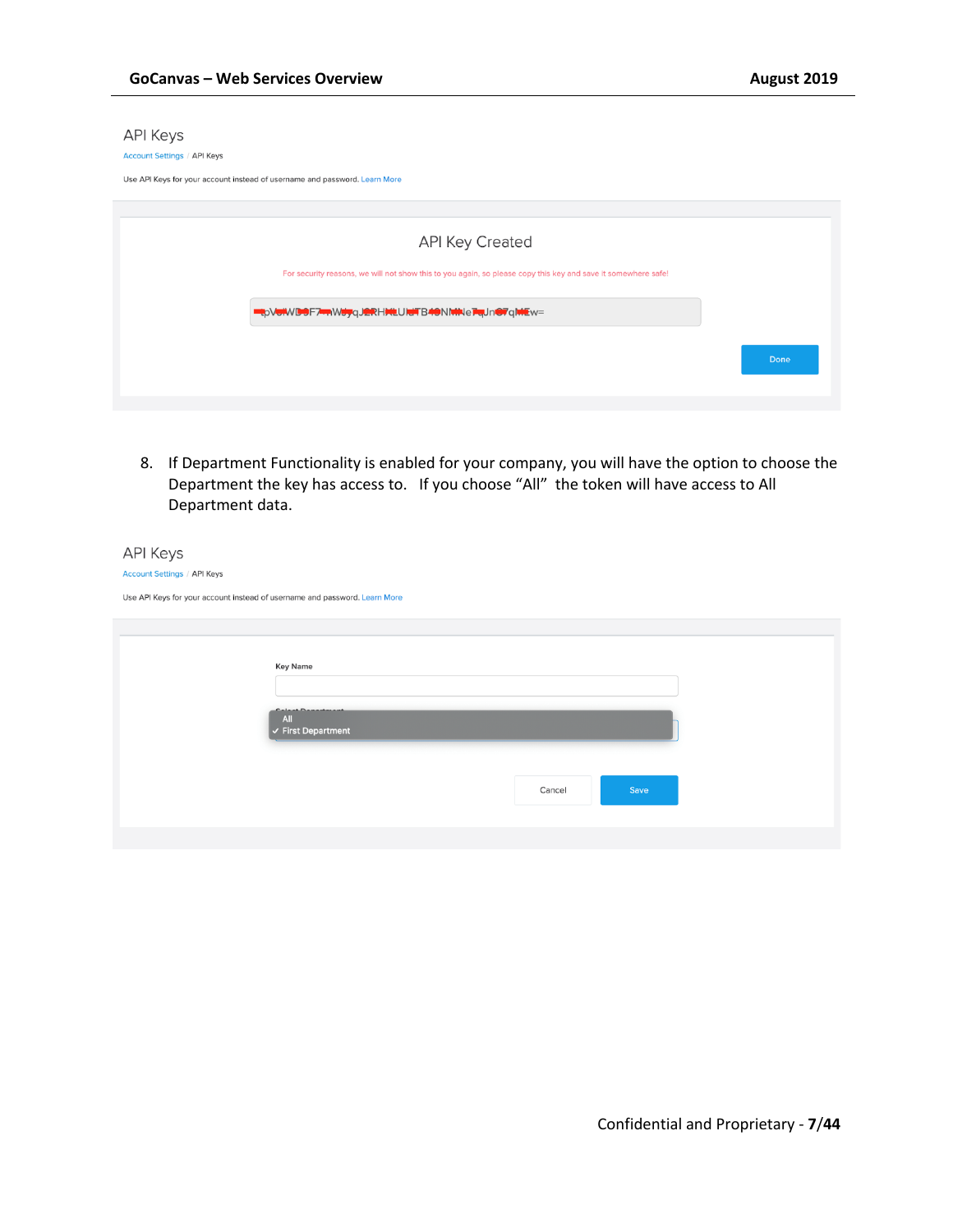**Second Step:** Once you have enabled the API Keys feature and have created an API Key, you can use API calls by passing the token inside the header of your request. The username parameter is mandatory, otherwise "Permission Denied for the requested resource" error will be returned by API calls. When the API Keys feature is enabled, the API will no longer be able to accessible with username and password.

- Curl Request Format:
	- o curl -H "Authorization: Bearer NapDjG\*\*\*\*\*\*\*\*\*\*\*\*\*\*\*\*\*\*\*\*\*\*\*\*\*\*\*\*\*\*\*\*\*\*\*\*\*" localhost:3000/apiv2/forms.xml -F 'username=test\_user@gocanvas.com'
- HTTP Request Format:
	- o Request Headers:
		- Authorization:"Bearer NapDjG\*\*\*\*\*\*\*\*\*\*\*\*\*\*\*\*\*\*\*\*\*\*\*\*\*\*\*\*\*\*\*\*\*\*\*\*\*\*"
	- o Request Body:

username:" test\_user@gocanvas.com"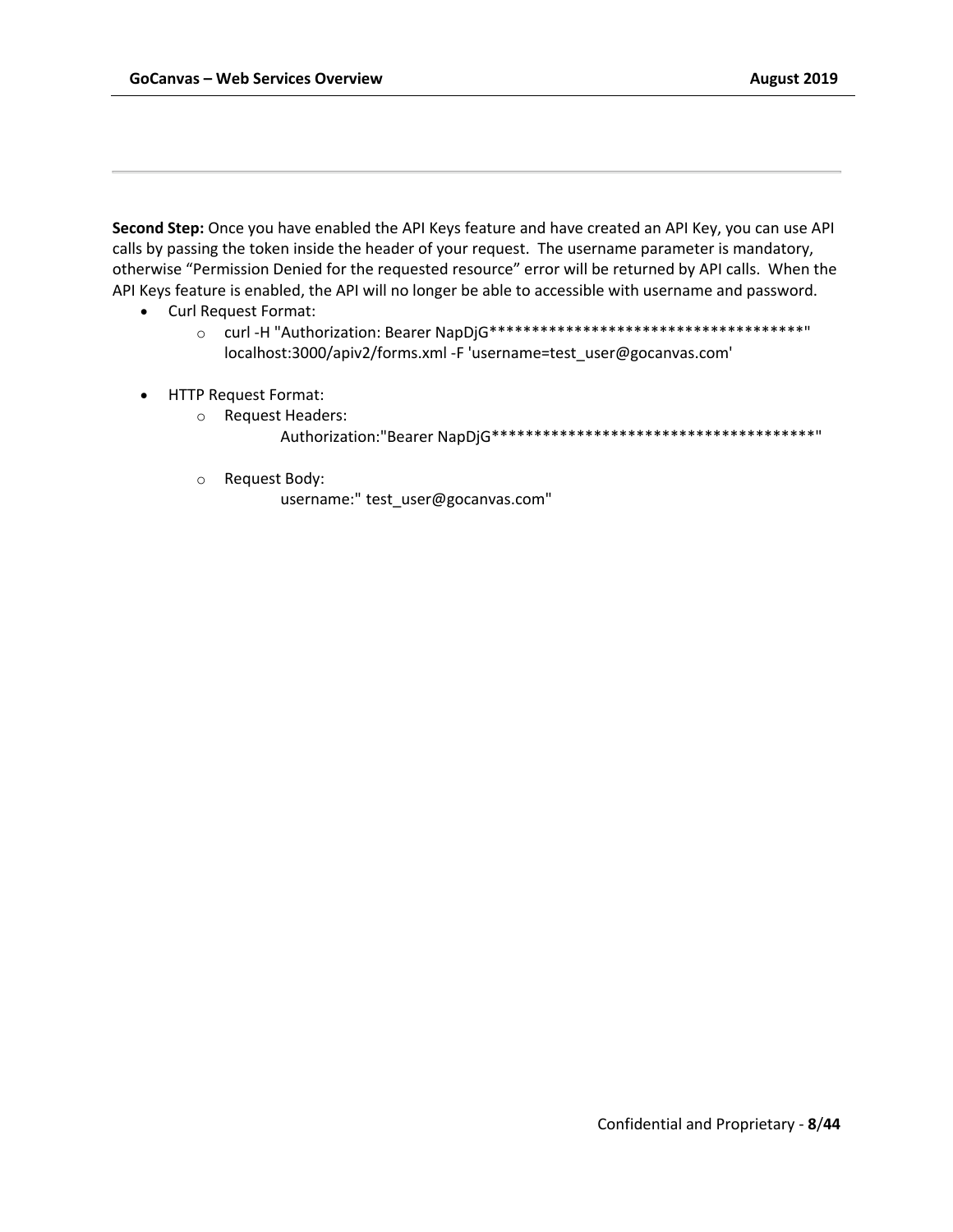# **Forms API**

### **Description**

The Forms API provides the capability to retrieve all or a subset of forms associated with the specified login.

### **URL**

Since this API call and results could potentially contain sensitive information, it is required to be accessed over SSL via HTTPS.

Forms API URL: https://www.gocanvas.com/apiv2/forms.xml

### **Parameters**

The Forms API is restricted to authenticated users and requires a username and password to access. All other parameters are optional. When no parameters are specified, a list of all forms applicable for that user is returned. If Departments is enabled, and if a department isn't specified, it will return the forms from the default department, otherwise you can pass in the name of the department to pull the forms for that department.

| <b>Name</b> | Data Type                                  | <b>Required</b> | <b>Description</b>                                                                                                                                                                                                               |
|-------------|--------------------------------------------|-----------------|----------------------------------------------------------------------------------------------------------------------------------------------------------------------------------------------------------------------------------|
| username    | String (non-<br>empty/case<br>insensitive) | Yes             | Valid GoCanvas username                                                                                                                                                                                                          |
| password    | String (non-<br>empty/case<br>sensitive)   | Yes             | Valid GoCanvas password associated<br>with username                                                                                                                                                                              |
| name        | String (case<br>insensitive)               | N <sub>o</sub>  | Return all forms with the given name.<br>Two forms can share the same name, so<br>this may return more than one form.                                                                                                            |
| e           | search nam String (case<br>insensitive)    | No              | Return all forms whose name contains<br>the search name.                                                                                                                                                                         |
| act as user | String (case<br>insensitive)               | N <sub>o</sub>  | E-mail address of the user to act as. You<br>must have permission to the other users<br>account via the Associate functionality.                                                                                                 |
| department  | String (case<br>insensitive)               | No              | Name of the department. Returns all<br>forms that belong to the department. If<br>left blank, the forms for the user's<br>default department will be returned. If<br>set to "all" forms for all departments<br>will be returned. |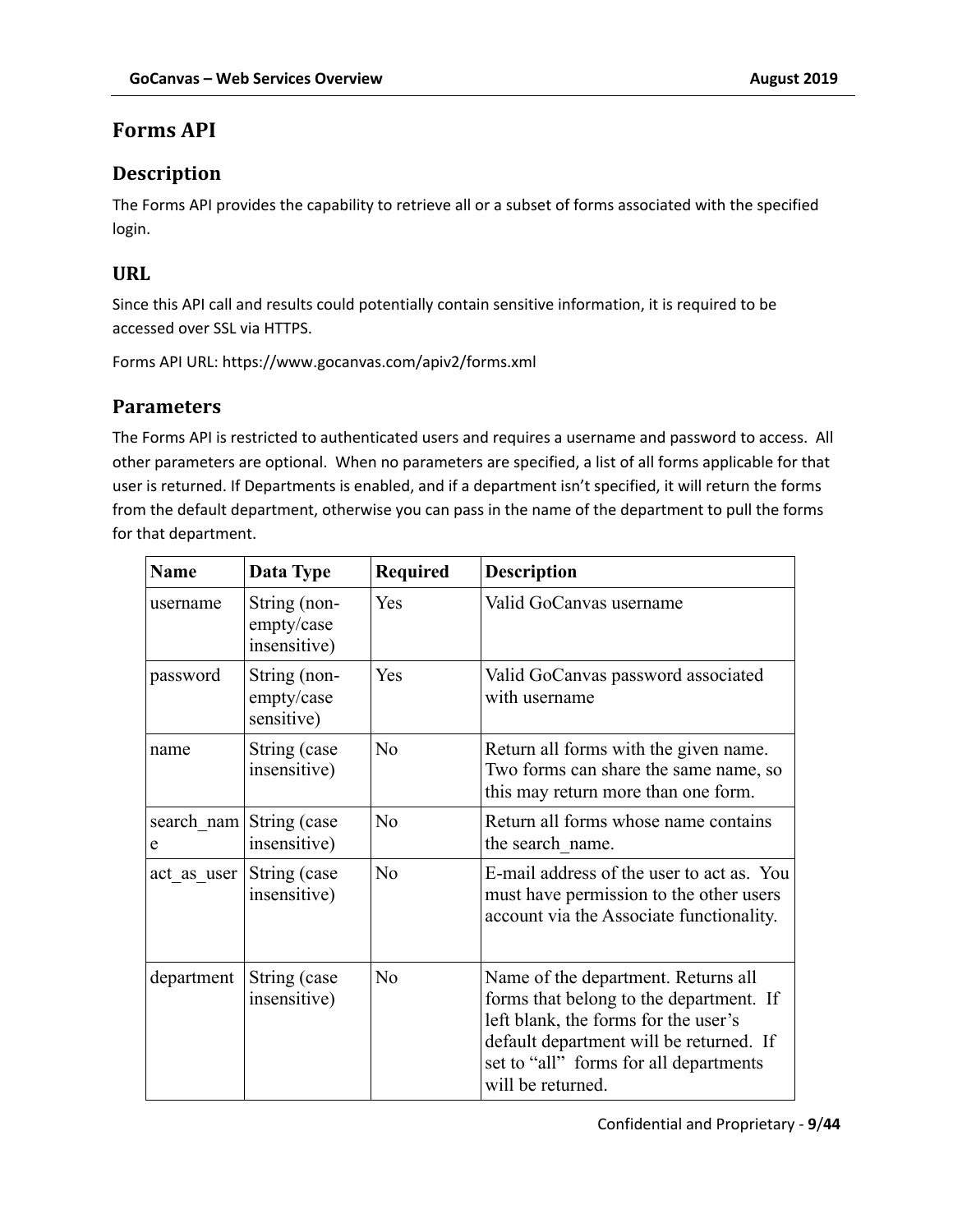### **Results**

The result of the forms web service invocation is a collection of forms.

Form data and description:

| <b>Name</b>                      | Data Type     | <b>Description</b>                                                                                                                                                                                                                                                                                                                                                                   |
|----------------------------------|---------------|--------------------------------------------------------------------------------------------------------------------------------------------------------------------------------------------------------------------------------------------------------------------------------------------------------------------------------------------------------------------------------------|
| Name                             | <b>String</b> | The name of the form                                                                                                                                                                                                                                                                                                                                                                 |
| Id                               | Integer       | Unique identifier of this form. This identifier is<br>not guaranteed to be consistent between releases<br>of GoCanvas, therefore this identifier should not<br>be stored and used over long periods of time.<br>This identifier can be used to interrogate<br>submissions in a way that is guaranteed to be<br>unique.                                                               |
| OriginatingLib<br>raryTemplateId | Integer       | Identifier of template from public library from<br>which the form was derived. The primary<br>purpose of this indicator is to guarantee the<br>format of a form by knowing it the format of the<br>originating template and the fact that the derived<br>form can't be modified to break that format.<br>When the form does not have an originating<br>template, the field is empty. |
| <b>GUID</b>                      | String        | Identifier that is unique to this lineage of forms.<br>Different versions of the same logical form will<br>have the same GUID. This can be used to<br>interrogate submissions associated with a logical<br>form that is persistent forever and guaranteed to<br>be unique to the logical form.                                                                                       |
| <b>Status</b>                    | <b>String</b> | The possible values for this field are 'new',<br>'published', 'pending' and 'retired'                                                                                                                                                                                                                                                                                                |
| Version                          | Integer       | The version of this form                                                                                                                                                                                                                                                                                                                                                             |

### **Examples**

REST API call:

https://www.gocanvas.com/apiv2/forms.xml?username=test@test.com&password=test\_password

Resulting XML:

<?xml version="1.0" encoding="utf-8"?>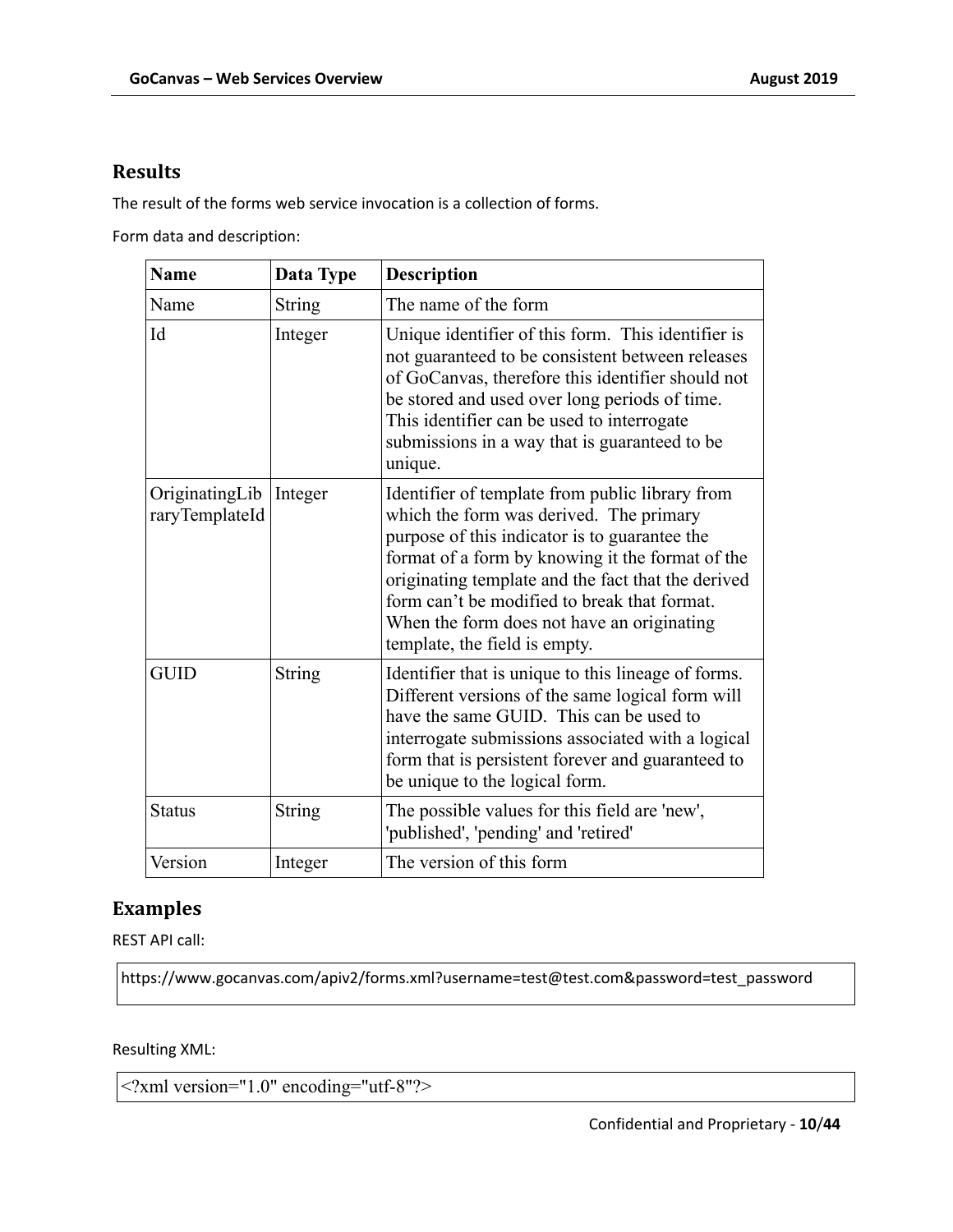```
<CanvasResult>
  <Forms>
   <Form Id="1" OriginatingLibraryTemplateId="" GUID="f6167220-a09d-11df-8e32-
00242bb0cd70">
    <Name>test form</Name>
    <Status>published</Status>
    <Version>1</Version>
   </Form>
  \leqForm Id="2">
    <Name>second form</Name>
    <Status>new</Status>
    <Version>1</Version>
  <Form> </Forms>
</CanvasResult>
```
## **Submissions API**

### **Description**

The Submissions API provides the capability to return all or a subset of submissions associated with the specified login.

#### **URL**

Since this API call and results could potentially contain sensitive information, it is required to be accessed over SSL via HTTPS.

Submissions API URL: https://www.gocanvas.com/apiv2/submissions.xml

If you needed to request an individual submission, you can use either the id, response id or the submission\_guid attributes. The format of the response will match exactly the one returned by the server when accessing multiple submissions. Please note that when you specify a id, response id or submission guid to match a single submission, all other request parameters are ignored.

### **Parameters**

The Submissions API is restricted to authenticated users and requires a username and password to access. At least one parameter must be specified to limit the result to either a specific form or subset of forms via the form name, search form name or form id parameters. If a 'begin date' is specified, a 'end\_date' must also be specified. If a 'begin\_second' is specified, a 'end\_second' must also be specified. Results will be limited to 100 submissions per request. The 'page' parameter specifies which group of results to return. It will default to 1 if it is not specified. The total number of pages is returned in the result. If Departments is enabled, and if a department isn't specified, it will return the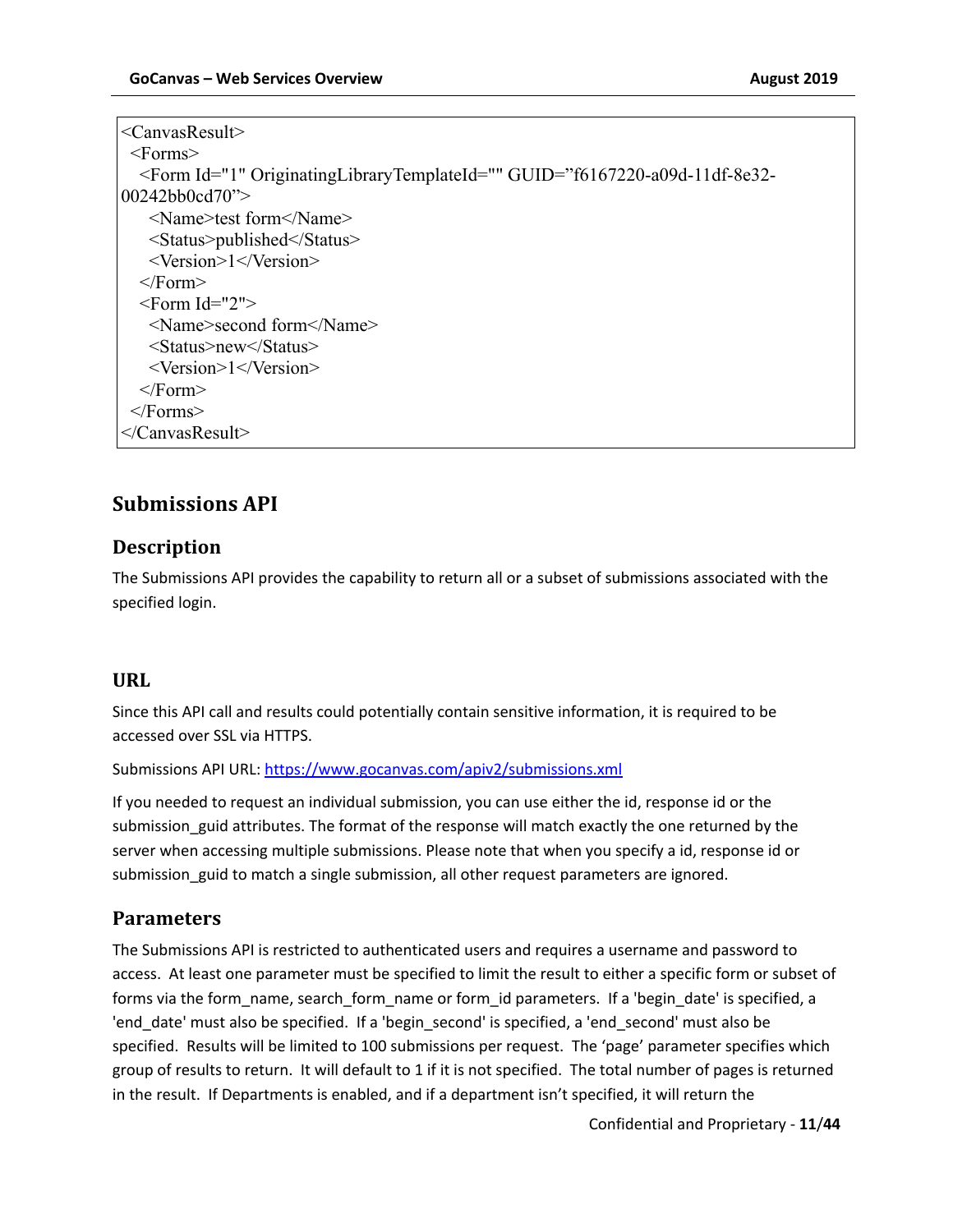submissions from the default department, otherwise you can pass in the name of the department to pull the submissions in the department. You can also include workflows with your submissions as well with the 'include\_workflow' parameter.

| <b>Name</b>          | Data Type                                  | Required       | <b>Description</b>                                                                                                                                                                       |
|----------------------|--------------------------------------------|----------------|------------------------------------------------------------------------------------------------------------------------------------------------------------------------------------------|
| username             | String (non-<br>empty/case<br>insensitive) | Yes            | Valid GoCanvas username                                                                                                                                                                  |
| password             | String (non-<br>empty/case<br>sensitive)   | Yes            | Valid GoCanvas password associated with<br>username                                                                                                                                      |
| id                   | Integer                                    | No             | Returns a specific submission based on the ID                                                                                                                                            |
| submission<br>guid   | String (case<br>insensitive)               | N <sub>o</sub> | Returns a specific submission based on the<br>submission guid                                                                                                                            |
| response id          | String (case<br>insensitive)               | N <sub>o</sub> | Returns a specific submission base on response<br>ID                                                                                                                                     |
| form name            | String (case<br>insensitive)               | N <sub>o</sub> | Return all submissions associated with a form<br>with the given name. Two forms can share the<br>same name, so this may return submissions<br>associated with different forms.           |
| search for<br>m name | String (case<br>insensitive)               | No             | Return all submissions associated with the forms<br>whose name contain the search form name.                                                                                             |
| form id              | Integer                                    | No             | Returns all submissions associated with the form<br>which has the specified form id as a unique<br>identifier                                                                            |
| form guid            | String (case<br>sensitive)                 | No             | Returns all submissions associated with the<br>forms that have this guid. All versions of a<br>logical form have the same guid.                                                          |
| begin_date           | Date<br>(MM/DD/Y<br>YYY)                   | N <sub>o</sub> | Return all submissions submitted on or after this<br>date                                                                                                                                |
| end date             | Date<br>(MM/DD/Y<br>YYY)                   | No             | Return all submissions submitted on or before<br>this date                                                                                                                               |
| begin seco<br>nd     | Integer                                    | N <sub>o</sub> | Return all submissions submitted at or after the<br>specified time expressed as the seconds since<br>Unix epoch. This is intended to allow more fine<br>grained control than begin date. |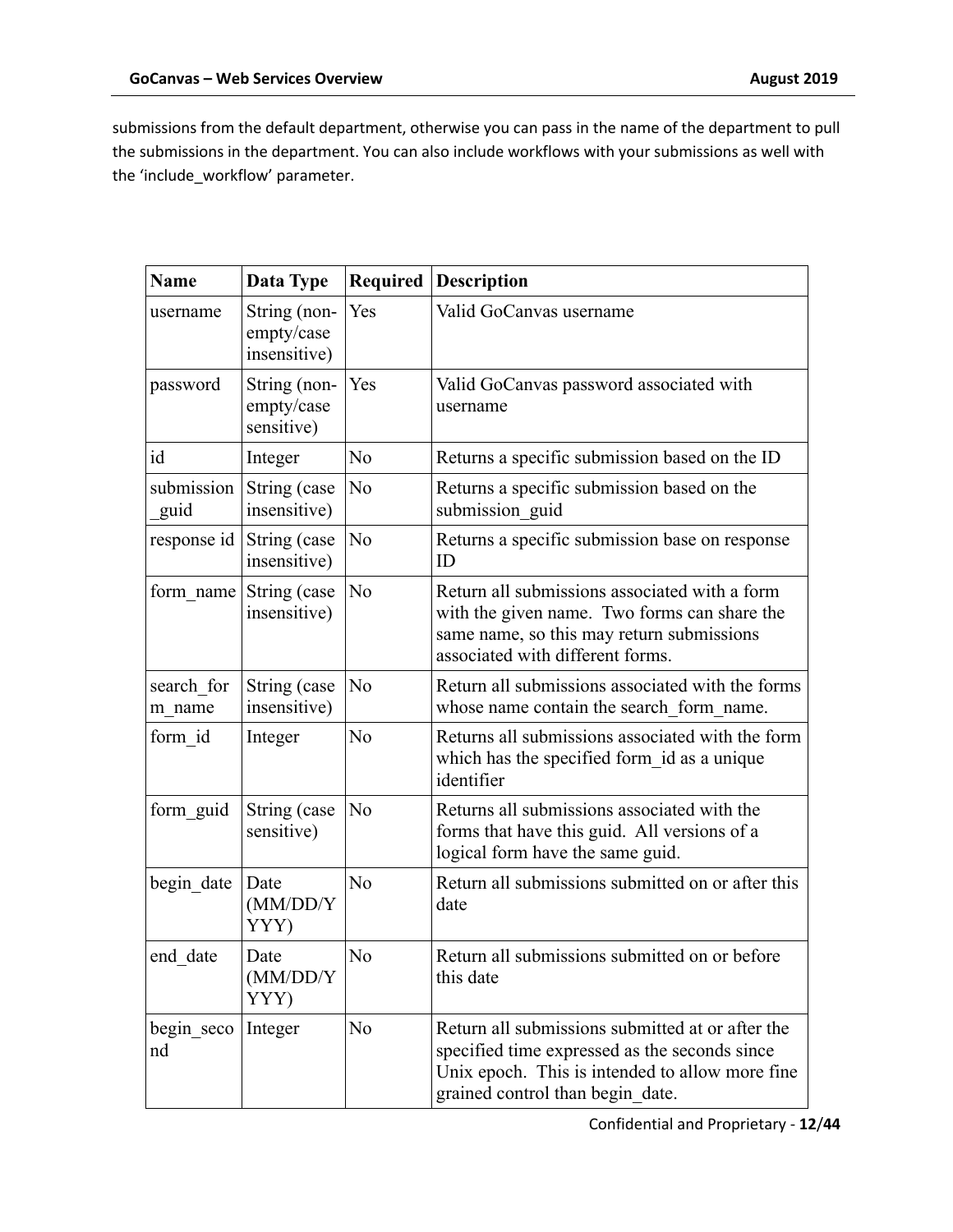| end secon<br>d       | Integer                                  | No             | Return all submissions submitted at or before the<br>specified time expressed as the seconds since<br>Unix epoch. This is intended to allow more fine<br>grained control than end date                                                                                                                                                                                                             |
|----------------------|------------------------------------------|----------------|----------------------------------------------------------------------------------------------------------------------------------------------------------------------------------------------------------------------------------------------------------------------------------------------------------------------------------------------------------------------------------------------------|
|                      | act as user String (case<br>insensitive) | No             | E-mail address of the user to act as. You must<br>have permission to the other users account via<br>the Associate functionality.                                                                                                                                                                                                                                                                   |
| page                 | Integer                                  | No             | Specifies the page number of the returned<br>submissions. If not specified, it is defaulted to 1.                                                                                                                                                                                                                                                                                                  |
| department           | String(Case<br>insensitive)              | No             | Return all submissions by department name.                                                                                                                                                                                                                                                                                                                                                         |
| Include w<br>orkflow | String(Case<br>Insensitive)              | N <sub>o</sub> | Available options are: Submission,<br>SubmissionAndWorkflow, and Workflow. If the<br>value is Submission, it will return just the<br>submissions without workflows. If the value is<br>SubmissionAndWorkflow, it will return<br>submissions that have workflows and<br>submissions that do not have them. If the value<br>is Workflow, it will return only the submissions<br>that have workflows. |

### **Results**

The results of the submissions web service invocation is a collection of submissions. Each submission contains a simplified form structure and can contain a collection of sections. Each section can contain a collection of sheets. Each sheet can contain a collection of responses. In addition, if a sheet is a list (either advanced or simple) it can contain a collection of responsegroups. A responsegroup simply contains the data entered in the list and a section containing the addition sheets and responses.

Submission data and descriptions:

| <b>Name</b> | Data Type                       | <b>Description</b>                                                                    |
|-------------|---------------------------------|---------------------------------------------------------------------------------------|
| Date        | Date<br>(YYY.MM.DD<br>HH:MM:SS) | The date and time stamp of when the submission was<br>uploaded to the GoCanvas Cloud. |
| DeviceDate  | Date<br>(YYY.MM.DD<br>HH:MM:SS) | The date and time stamp of when the submission was<br>completed on the device.        |
| UserName    | <b>String</b>                   | The username of the submitter                                                         |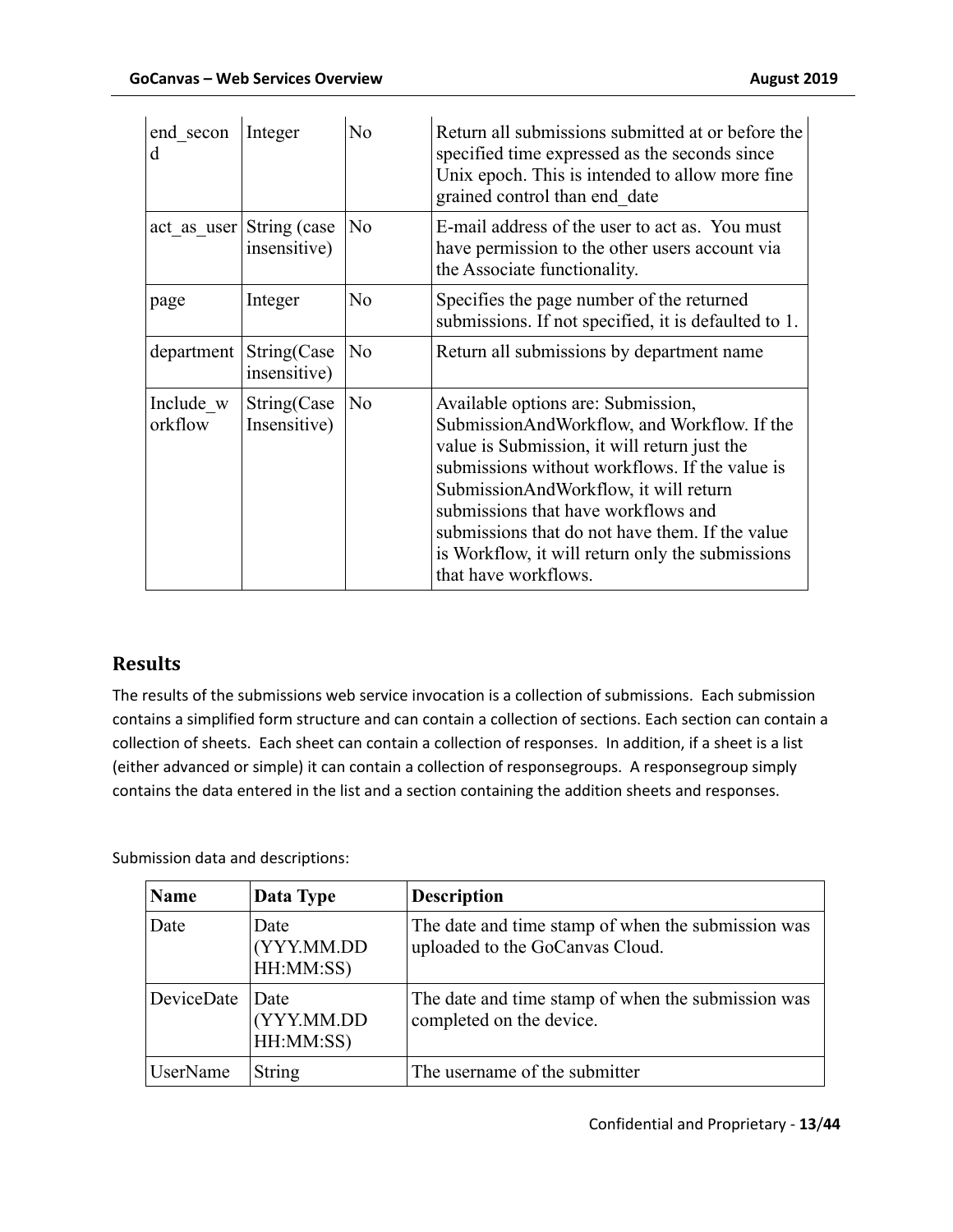| FirstName  | <b>String</b> | The first name of the submitter                                                                                                                                                                                    |
|------------|---------------|--------------------------------------------------------------------------------------------------------------------------------------------------------------------------------------------------------------------|
| LastName   | <b>String</b> | The last name of the submitter                                                                                                                                                                                     |
| ResponseID | String        | The unique identifier of the submission – immutable                                                                                                                                                                |
| Id         | Integer       | Unique identifier of this submission. This identifier is<br>not guaranteed to be consistent between releases of<br>GoCanvas, therefore this identifier should not be<br>stored and used over long periods of time. |
| Department | <b>String</b> | The department where the submission resides in.                                                                                                                                                                    |

Form data and descriptions:

| <b>Name</b>   | Data Type     | <b>Description</b>                                                                                                                                                                                           |
|---------------|---------------|--------------------------------------------------------------------------------------------------------------------------------------------------------------------------------------------------------------|
| Name          | <b>String</b> | The name of the form                                                                                                                                                                                         |
| Id            | Integer       | Unique identifier of this form. This identifier is not<br>guaranteed to be consistent between releases of<br>GoCanvas, therefore this identifier should not be<br>stored and used over long periods of time. |
| <b>Status</b> | <b>String</b> | The possible values for this field are 'new', 'published',<br>'pending' and 'retired'                                                                                                                        |
| Version       | Integer       | The version of this form                                                                                                                                                                                     |

Section data and descriptions:

| Name | Data Type | <b>Description</b>      |
|------|-----------|-------------------------|
| name | String    | The name of the section |

Sheet data and descriptions:

| Name | Data Type | <b>Description</b>    |
|------|-----------|-----------------------|
| Name | String    | The name of the sheet |

Response data and descriptions:

| Name  | Data Type     | <b>Description</b>                      |
|-------|---------------|-----------------------------------------|
| Label | <b>String</b> | The label of the response               |
| Value | <b>String</b> | The value of the response               |
| Type  | <b>String</b> | The type of response. Values are: "Text |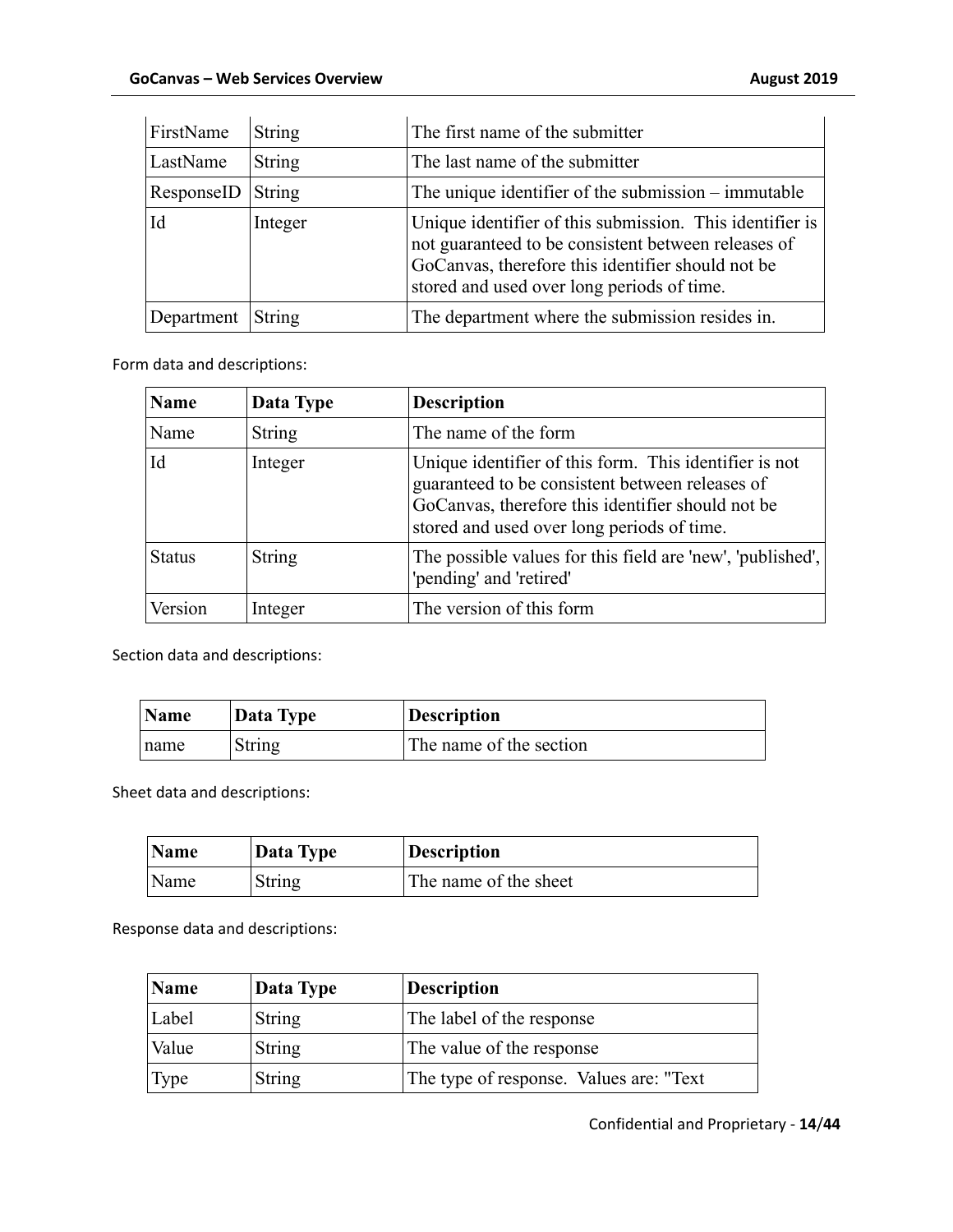|  |  | Box","Integer","Decimal","Date","Time","Val<br>ue List", "File Selection", "Checkbox", "Multi-<br>Line Text", "Static Text", "Image<br> Capture","Signature","Summary","Calculatio<br>n" |
|--|--|------------------------------------------------------------------------------------------------------------------------------------------------------------------------------------------|
|--|--|------------------------------------------------------------------------------------------------------------------------------------------------------------------------------------------|

### **Examples**

REST API call to pull all submissions for a specific account:

https://www.gocanvas.com/apiv2/submissions.xml?username=test@test.com&password=test\_passwor d&form\_name=test

Resulting XML:

```
<?xml version="1.0" encoding="utf-8"?>
<CanvasResult>
<TotalPages>1</TotalPages>
<Submissions>
  <Submission Id="1" Department="Test Department">
   <UserName>chris.morrisette@gocanvas.com</UserName>
   <FirstName>Chris</FirstName>
   <LastName>Morrisette</LastName>
   <ResponseID>258aaa53-7762-4e58-bb88-f40490c63556</ResponseID>
   <Date>2009.08.31 20:20:17</Date>
   <DeviceDate>2009.08.31 20:20:17</DeviceDate>
  \leqForm Id="1"> <Name>test form</Name>
    <Status>published</Status>
    <Version>1</Version>
  <Form> <Sections>
    <Section>
     <Name>Main Info</Name>
     <Sheets>
     <Sheet>
      <Name>Main Info</Name>
      <Responses>
        <Response id="8217">
         <label>First Name</label>
         <value>James</value>
          <type>Text Box</type>
         </Response>
      </Responses>
```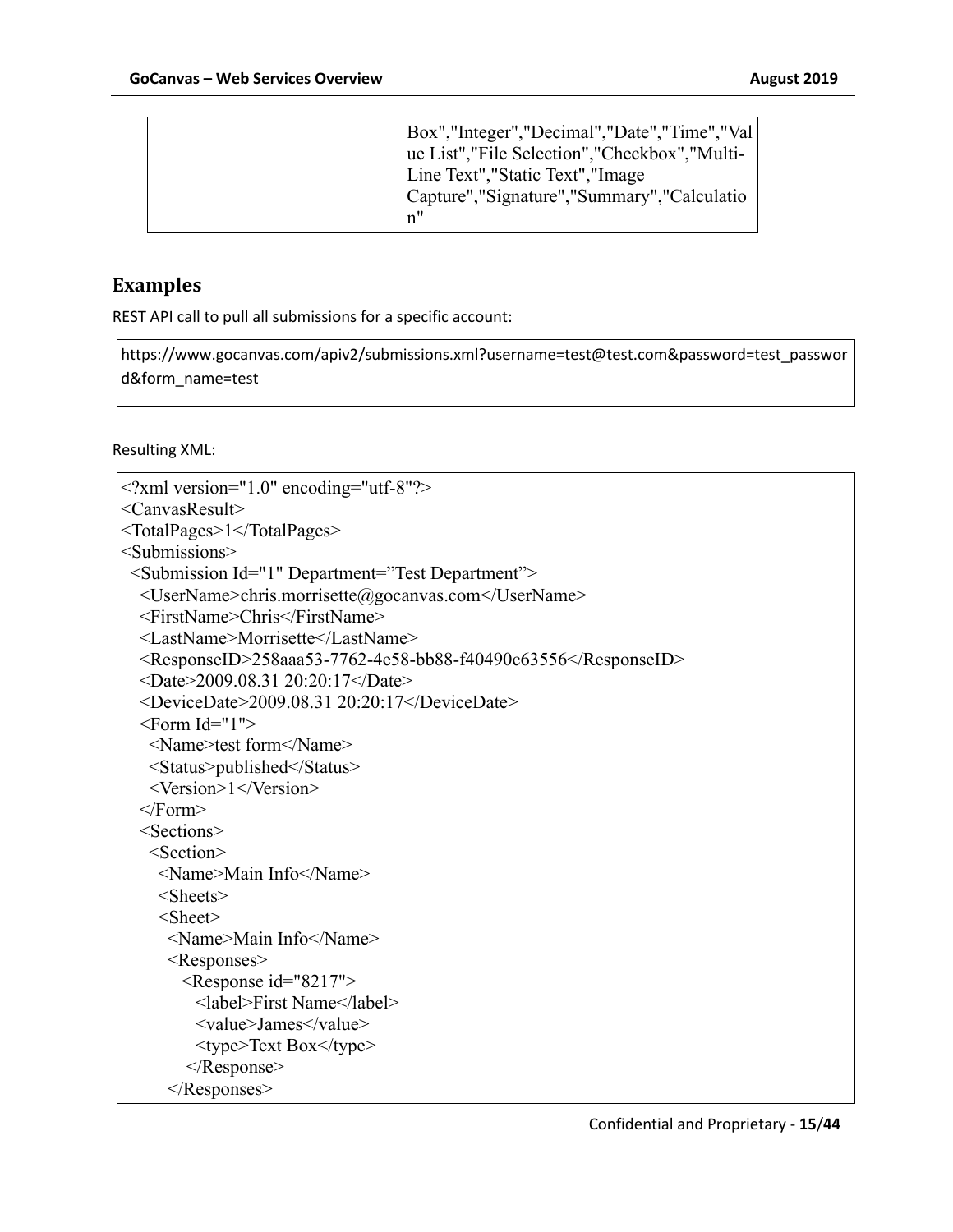| $<$ /Sheet>                                     |
|-------------------------------------------------|
| $<$ Sheet $>$                                   |
| <name>Date List</name>                          |
| <responsegroups></responsegroups>               |
| <responsegroup></responsegroup>                 |
| <response></response>                           |
| <label>Date</label>                             |
| <value>6/22/09</value>                          |
| <type>Date</type>                               |
| $\leq$ Response>                                |
| <section></section>                             |
| <name>Date Entry</name>                         |
| $<$ Sheets $>$                                  |
| $<$ Sheet $>$                                   |
| <name>Date</name>                               |
| <responses></responses>                         |
| <response></response>                           |
| <label>Date</label>                             |
| <value>06/22/09</value>                         |
| <type>Date</type>                               |
| $\langle$ Response>                             |
| <response></response>                           |
| <label>Click your track ball and select</label> |
| "Next" to enter a list of time                  |
| entries.                                        |
| <value></value>                                 |
| <type>Static Text</type>                        |
| $<$ /Response>                                  |
| $<$ /Responses>                                 |
| $<$ /Sheet>                                     |
| $<$ /Sheets>                                    |
| $<$ /Section>                                   |
|                                                 |
|                                                 |
| $<$ /Sheet>                                     |
| $<$ /Sheets>                                    |
|                                                 |
|                                                 |
|                                                 |
|                                                 |
|                                                 |

REST API call to pull all submissions for a specific account for the a 24 hours period (note: dates are inclusive and GMT based):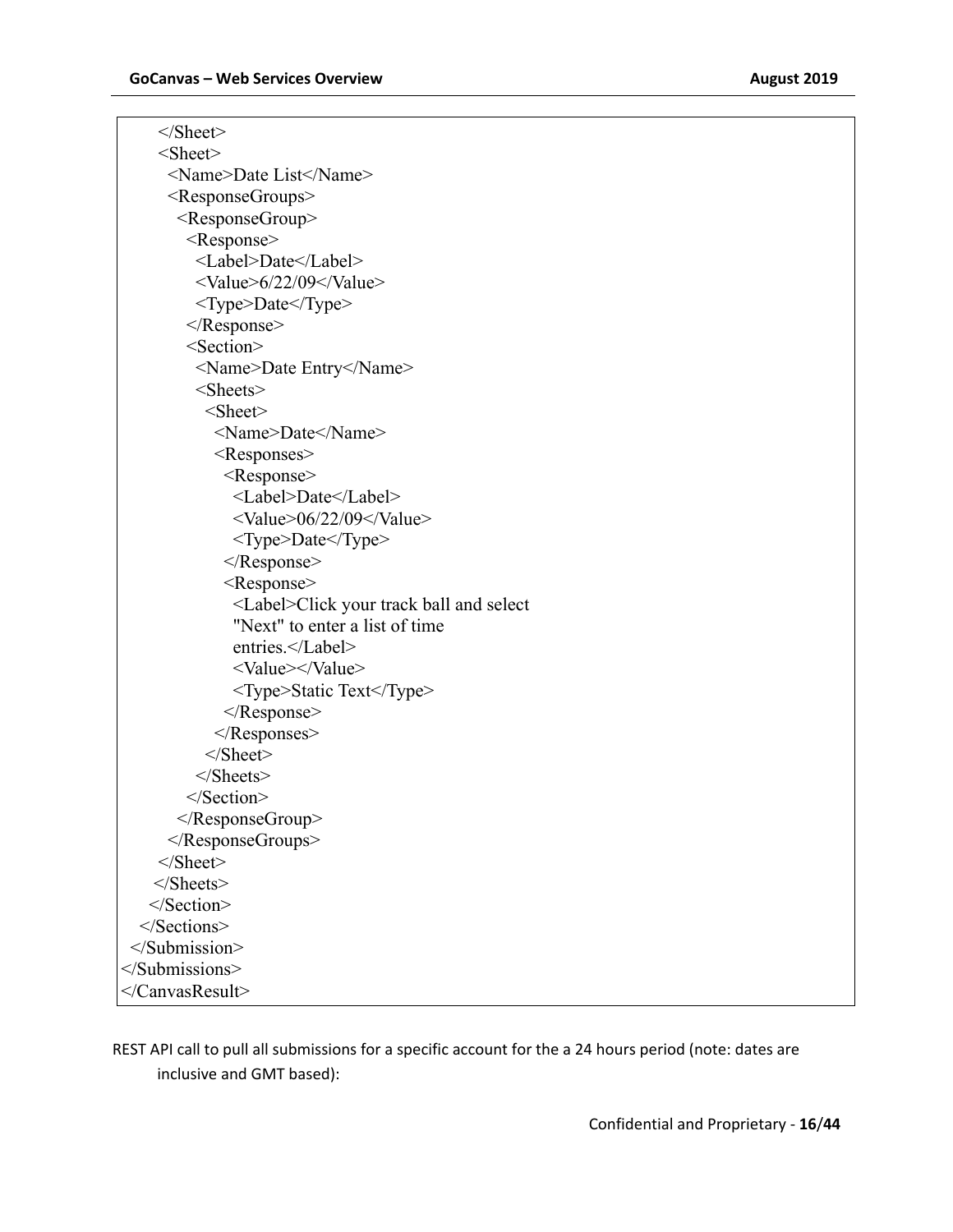https://www.gocanvas.com/apiv2/submissions.xml?username=test@test.com&password=test\_passwor d&form\_name=test&begin\_date=05/25/2010&end\_date=05/25/2010

REST API call to pull all submissions for a specific account for the a 48 hours period (note: dates are inclusive and GMT based):

https://www.gocanvas.com/apiv2/submissions.xml?username=test@test.com&password=test\_passwor d&form\_name=test&begin\_date=05/24/2010&end\_date=05/25/2010

REST API call to pull submissions with workflows:

https://www.gocanvas.com/apiv2/submissions.xml?username=test@test.com&password=test\_passwor d&form\_name=test&include\_workflow=SubmissionAndWorkflow

Resulting XML:

```
<?xml version="1.0" encoding="utf-8"?>
<CanvasResult>
<TotalPages>1</TotalPages>
<Submissions>
  <Submission Id="1" Department="Test Department">
   <UserName>chris.morrisette@gocanvas.com</UserName>
   <FirstName>Chris</FirstName>
   <LastName>Morrisette</LastName>
   <ResponseID>258aaa53-7762-4e58-bb88-f40490c63556</ResponseID>
   <Date>2009.08.31 20:20:17</Date>
   <DeviceDate>2009.08.31 20:20:17</DeviceDate>
  <Form Id="1"> <Name>test form</Name>
    <Status>published</Status>
    <Version>1</Version>
   </Form>
   <Sections>
    <Section>
     <Name>Main Info</Name>
     <Sheets>
     <Sheet>
      <Name>Main Info</Name>
      <Responses>
        <Response id="8217">
         <label>First Name</label>
         <value>James</value>
         <type>Text Box</type>
```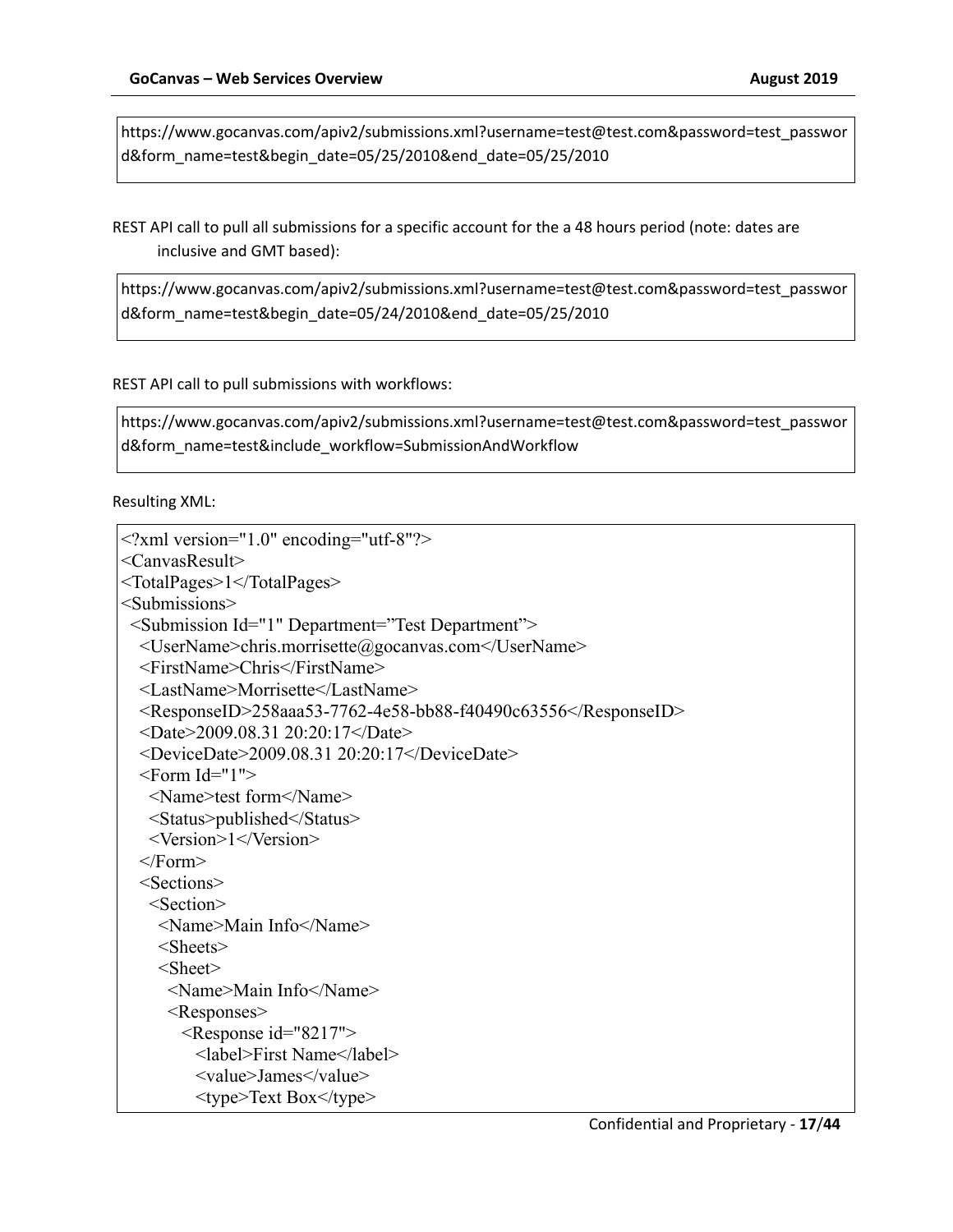</Response> </Responses> </Sheet> <Sheet> <Name>Date List</Name> <ResponseGroups> <ResponseGroup> <Response> <Label>Date</Label> <Value>6/22/09</Value> <Type>Date</Type> </Response> <Section> <Name>Date Entry</Name> <Sheets> <Sheet> <Name>Date</Name> <Responses> <Response> <Label>Date</Label>  $\langle$ Value $> 06/22/09$  $\langle$ Value $>$  <Type>Date</Type> </Response> <Response> <Label>Click your track ball and select "Next" to enter a list of time entries.</Label> <Value></Value> <Type>Static Text</Type> </Response> </Responses> </Sheet> </Sheets> </Section> </ResponseGroup> </ResponseGroups> </Sheet> </Sheets> </Section> </Sections> <Workflow Id="ba8db2a506892eb-1438708947021"> <User>jefferson, thomas</User> <UserEmail>tjefferson@test.com</UserEmail> <AppName>test form(version 4) (Workflow version 1)</AppName> <Status>Completed</Status> <RejectionNote/>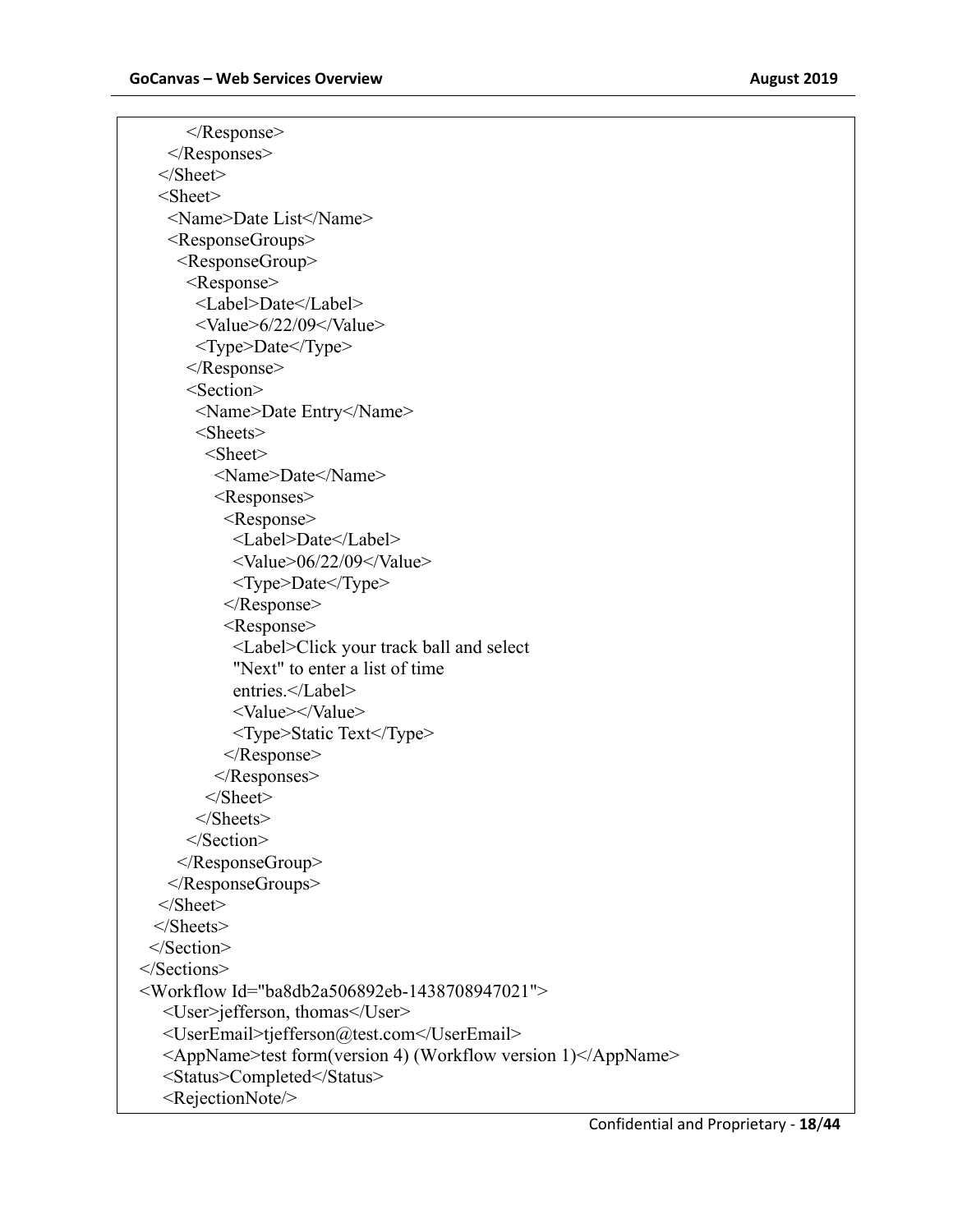<CreationDate>2015.08.04 17:22:41</CreationDate> <CompletedDate>2015.08.04 17:23:23</CompletedDate> </Workflow> </Submission> </Submissions> </CanvasResult>

### **Delete Submissions API**

#### **Description**

This API allows you to delete submissions by sending an XML payload with the submission IDs.

#### **URL**

Since this API call and results could potentially contain sensitive information, it is required to be accessed over SSL via HTTPS. This URL and the necessary XML can only be accessed via a POST to the appropriate URL.

Delete Submissions API URL: https://www.gocanvas.com/apiv2/delete\_submissions

#### **Parameters**

The Delete Submissions API is restricted to authenticated users and requires a username and password to access.

|              | $\vert$ Name $\vert$ Data Type              | Required | <b>Description</b>                                  |
|--------------|---------------------------------------------|----------|-----------------------------------------------------|
| userna<br>me | String (non-empty/case<br>insensitive)      | Yes      | Valid GoCanvas username                             |
| rd           | passwo String (non-empty/case<br>sensitive) | Yes      | Valid GoCanvas password<br>associated with username |

#### **Payload**

The payload to send must be a well formed XML document consisting of a "Submissions" element, wrapping up one or more "Submission" element. Each of those elements will have an "Id" attribute which will be the id of the Submission.

List data and descriptions:

|  | Name | Data Type | <b>Description</b> |
|--|------|-----------|--------------------|
|--|------|-----------|--------------------|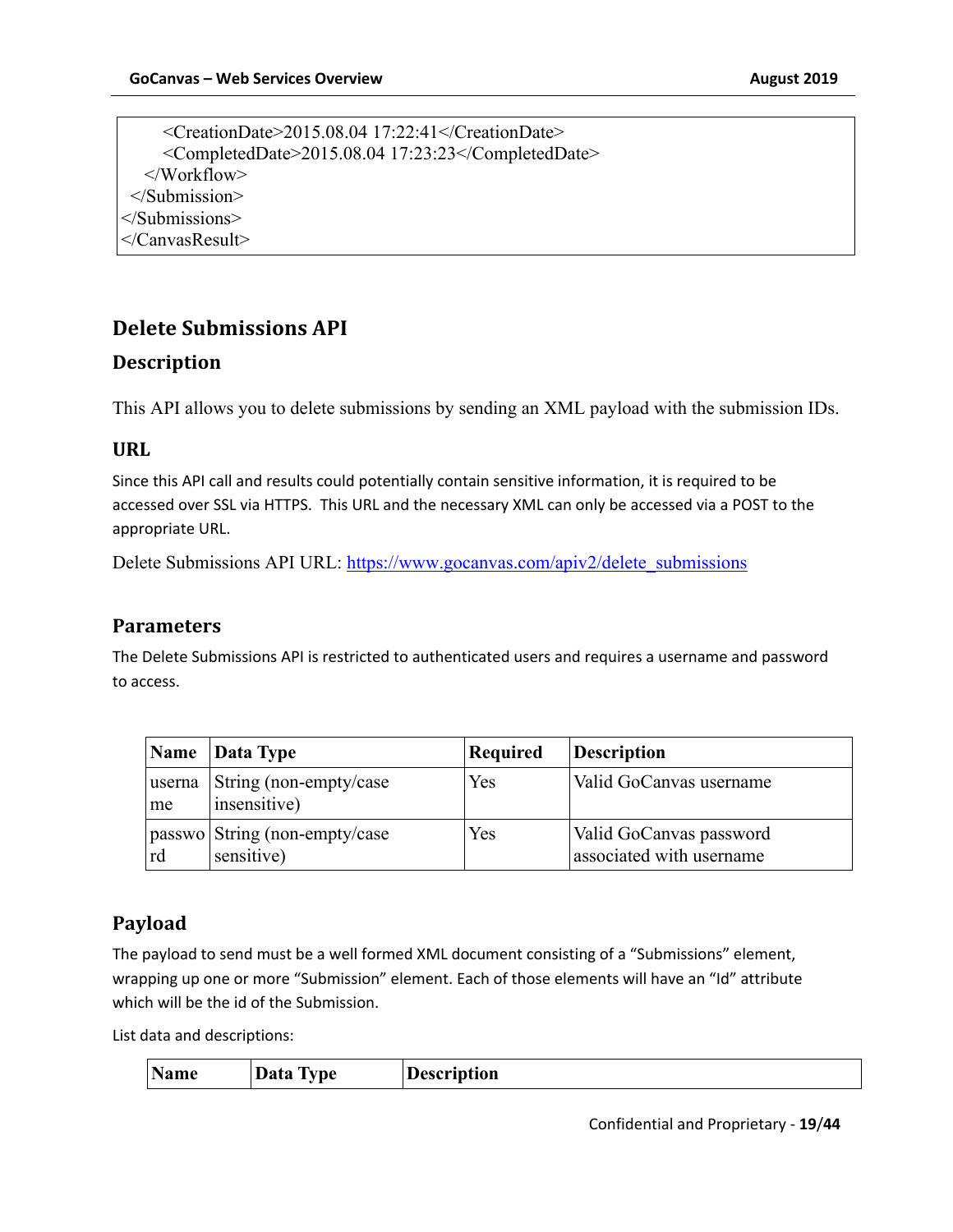|  |  | String | The Id of the submission you want to delete |
|--|--|--------|---------------------------------------------|
|--|--|--------|---------------------------------------------|

Post Payload:

| $ ml version="1.0" encoding="utf-8"?>$ |
|----------------------------------------|
| $\le$ Submissions>                     |
| $\le$ Submission Id="7346" $\ge$       |
| $\le$ Submission Id="2999" $\ge$       |
| $\le$ Submission Id="1989" $\ge$       |
| $\le$ /Submissions>                    |

Resulting XML:

<?xml version="1.0" encoding="utf-8"?> <CanvasResult> </CanvasResult>

### **Images API**

#### **Description**

The extra processing and difficulty in encoding a binary image into the submission XML structure lends itself to being externalized into its own web service call to retrieve image data associated with a submission. The unique identifier of the image can be found within the submission payload as specified within the submission results section.

#### **URL**

Since this API call and results could potentially contain sensitive information, it is required to be accessed over SSL via HTTPS.

Images API URL: https://www.gocanvas.com/apiv2/images.xml

#### **Parameters**

The Submissions API is restricted to authenticated users and requires a username and password to access. In addition, the id field is required. If these three fields aren't specified, an error is returned.

|    | Name Data Type                                | <b>Required</b> | <b>Description</b>                                  |
|----|-----------------------------------------------|-----------------|-----------------------------------------------------|
| me | userna String (non-empty/case<br>insensitive) | Yes             | Valid GoCanvas username                             |
| rd | passwo String (non-empty/case<br>sensitive)   | Yes             | Valid GoCanvas password<br>associated with username |

Confidential and Proprietary - **20**/**44**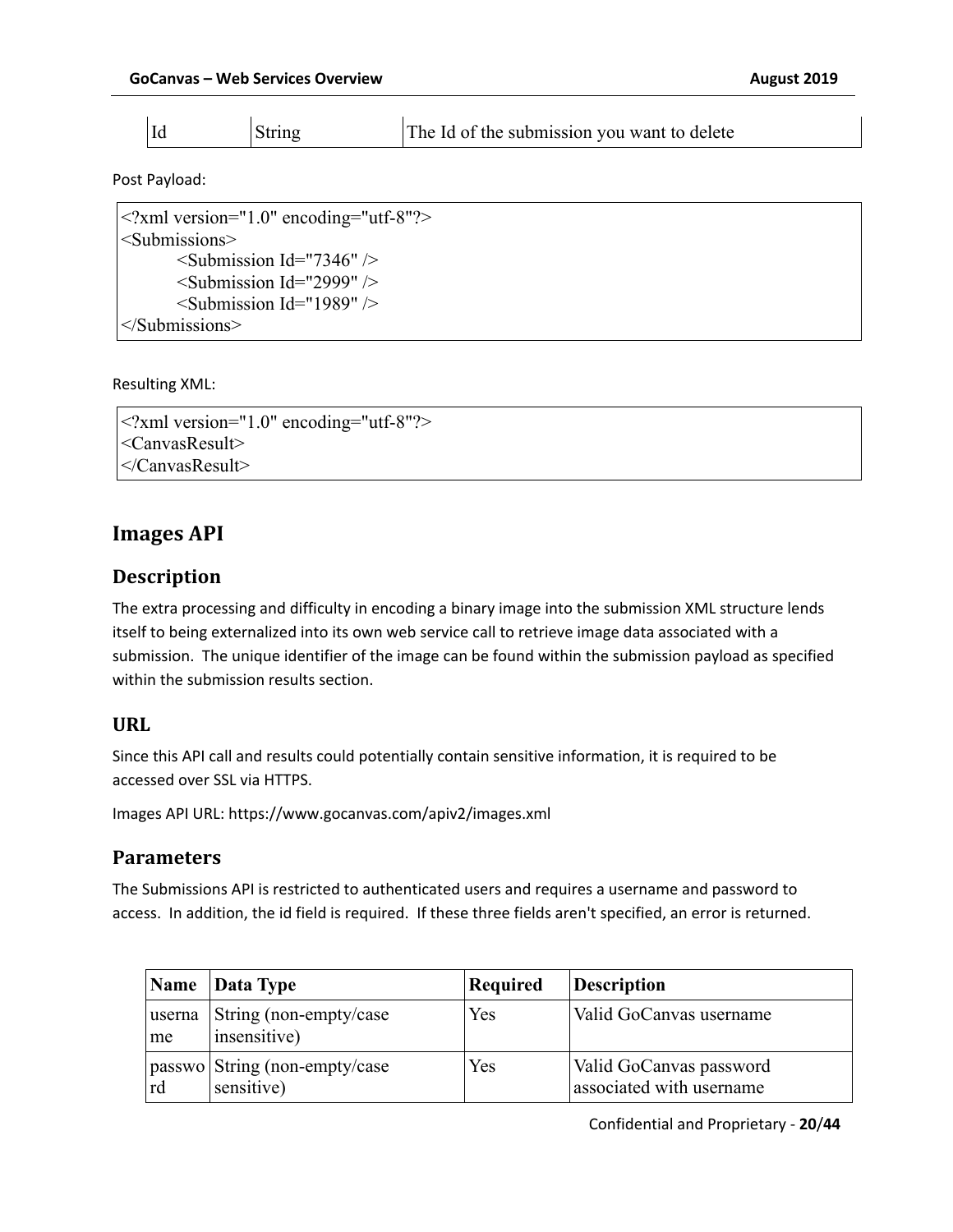| image<br>id | Integer                          | Yes | The unique id of the image to<br>return.                                                                                            |
|-------------|----------------------------------|-----|-------------------------------------------------------------------------------------------------------------------------------------|
| user        | act as String (case insensitive) | No  | E-mail address of the user to act as.<br>You must have permission to the<br>other users account via the<br>Associate functionality. |

### **Results**

The result of this web service invocation will be either a standard JPEG image or an error code (detailed in the 'Error Codes' section).

### **Examples**

https://www.gocanvas.com/apiv2/images.xml?image\_id=1&username=test@gocanvas.com&password =test

# **Reference Data API**

### **Description**

Reference Data is the concept of storing datasets within GoCanvas that can be referenced by forms. The datasets are similar to a database table, in that there are columns and rows, with columns being uniquely named and used as the identifying attribute within the reference data. In addition, each reference data dataset needs to be uniquely named. Datasets can be divided into subsets corresponding to user groups.

There is currently no limit on the number of datasets that can be uploaded. A dataset uploaded with the same name as an existing dataset will overwrite and replace the existing dataset unless the "Action" attribute is set to "Append". The columns of appended or updated datasets must match the columns of the existing records.

### **URL**

Since this API call and results could potentially contain sensitive information, it is required to be accessed over SSL via HTTPS. This URL and the necessary XML can only be accessed via a POST to the appropriate URL.

Reference Data API URL: https://www.gocanvas.com/apiv2/reference\_datas

### **Parameters**

The Reference Data API is restricted to authenticated users and requires a username and password to access. If these two fields aren't specified, an error is returned.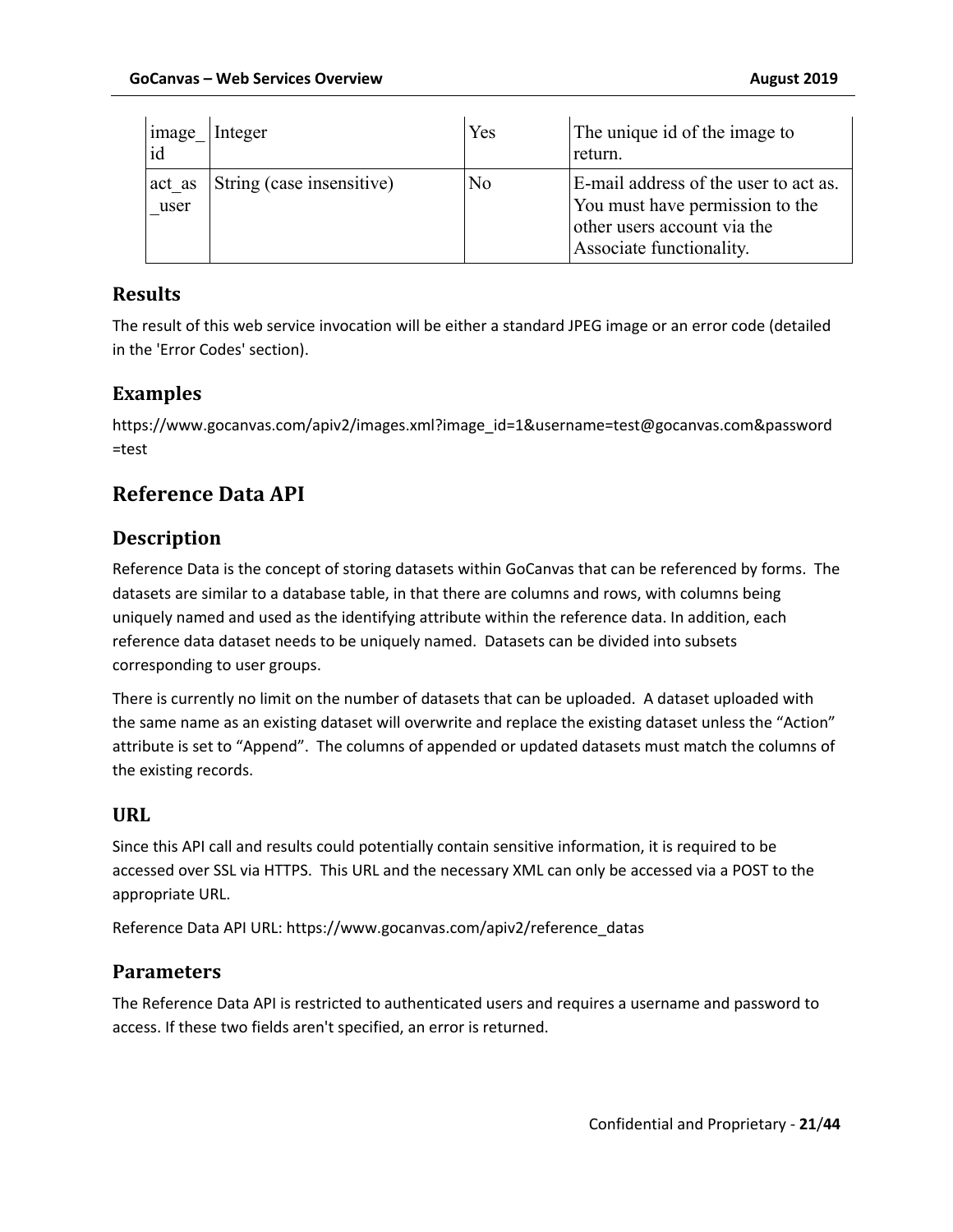| <b>Name</b>                           | Data Type                               | <b>Required</b> | <b>Description</b>                                                                                                                  |
|---------------------------------------|-----------------------------------------|-----------------|-------------------------------------------------------------------------------------------------------------------------------------|
| username                              | String (non-empty/case)<br>insensitive) | Yes             | Valid GoCanvas username                                                                                                             |
| password                              | String (non-empty/case<br>sensitive)    | Yes             | Valid GoCanvas password<br>associated with username                                                                                 |
| act as user String (case insensitive) |                                         | N <sub>o</sub>  | E-mail address of the user to act as.<br>You must have permission to the<br>other users account via the<br>Associate functionality. |

### **Payload**

The payload to send must be a well formed XML document consisting of a "List" element, a "Columns" element containing the columns and a "Rows" element containing the rows of the dataset. If Departments is enabled, and if a department attribute isn't specified, it will upload the reference data to the default department, otherwise you can pass in the department attribute in the List node to upload the reference data in the department.

List data and descriptions:

| <b>Name</b>                | Data Type     | <b>Description</b>                                                                                                                                                                                                                                              |
|----------------------------|---------------|-----------------------------------------------------------------------------------------------------------------------------------------------------------------------------------------------------------------------------------------------------------------|
| Name                       | String        | The attribute name of the dataset to operate<br>on.                                                                                                                                                                                                             |
| Action                     | String        | Optional. Values "Update" (default) or<br>"Append". Update will replace the data set.<br>Append will add the data set. Append can<br>only be used if the data has been divided into<br>User Groups. Otherwise it is ignored and an<br>Update will be performed. |
| <b>UserGroup</b>           | <b>String</b> | Optional. Use when Action="Update". If<br>included, it specifies the User Group that the<br>data will replace.                                                                                                                                                  |
| <b>UserGroup</b><br>Column | <b>String</b> | Optional. Use when Action="Update". If<br>included, the data set will be divided into<br>User Groups by the column specified.                                                                                                                                   |
| Department                 | String        | Name of the department that you want the<br>reference data uploaded into                                                                                                                                                                                        |

Columns data and descriptions:

|--|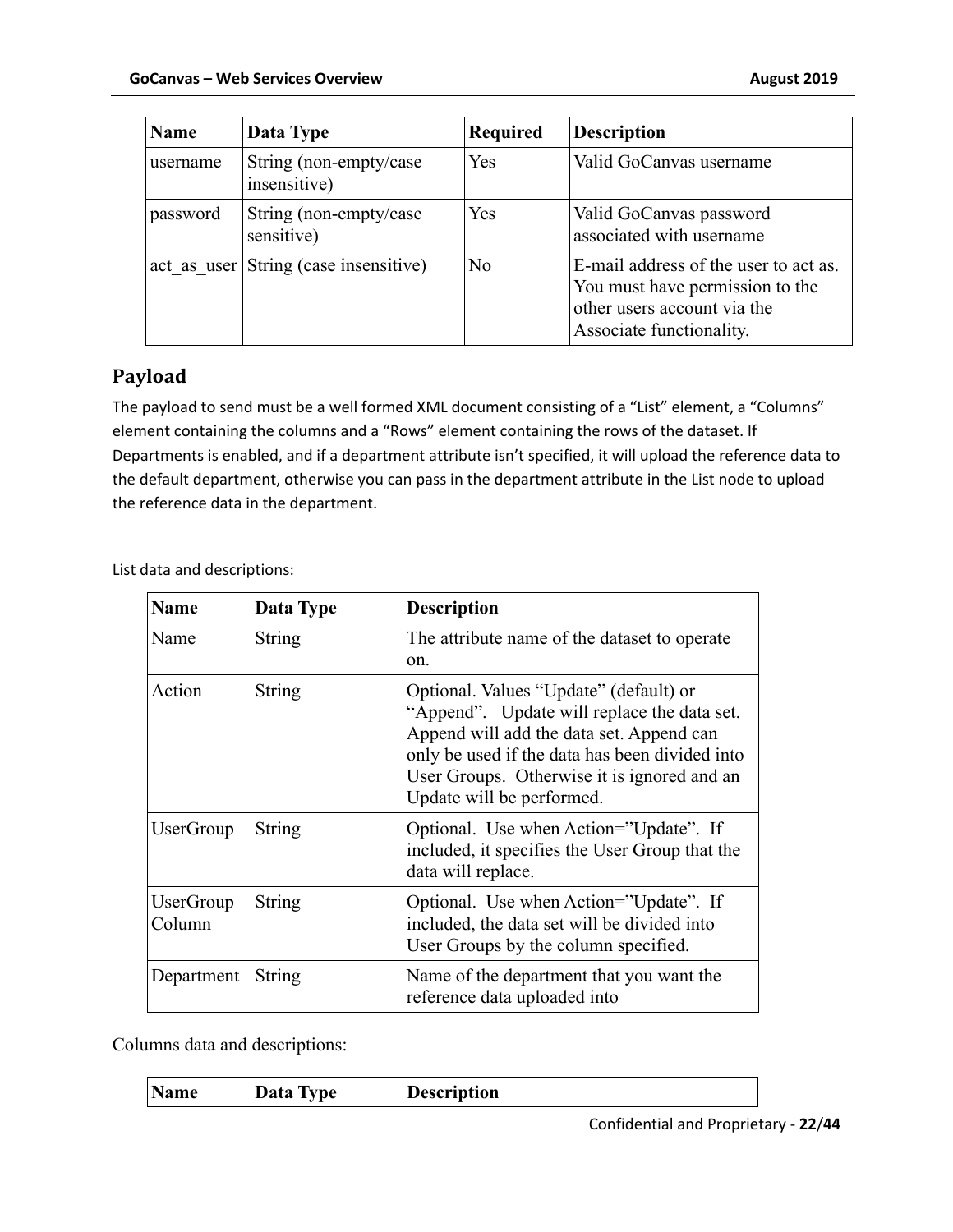|  |  | String | The name of the column within the dataset |
|--|--|--------|-------------------------------------------|
|--|--|--------|-------------------------------------------|

"r" data and descriptions:

| Name | Data Type | <b>Description</b>                                                                                                                       |
|------|-----------|------------------------------------------------------------------------------------------------------------------------------------------|
|      | String    | The value for that column in that row, the<br>number of values within the row should be<br>equivalent to the number of columns specified |

#### **Results**

If the request is processed correctly, then an empty CanvasResult element will be returned, with a response code of 200 from the web server. If an error occurs while processing the request, one of the standard errors detailed in the Error Codes section will be returned.

#### **Examples**

REST API call:

https://www.gocanvas.com/apiv2/reference\_datas?username=test@test.com&password=test\_password

Post Payload:

```
<?xml version="1.0" encoding="utf-8"?>
<List Name="test name" Department="Test Department">
  <Columns><c>Column1</c><c>Column2</c><c>Column3</c></Columns>
 <Rows>\langle x \rangle \langle y \rangle Data1Column1</v>\langle y \rangle \langle y \rangleData1Column2</v>\langle y \rangle \langle y \rangleData1Column3</v>
   <r><v>Data2Column1</v><v>Data2Column2</v><v>Data2Column3</v></r>
 </Rows>
\langleList\rangle
```
#### Resulting XML:

```
<?xml version="1.0" encoding="utf-8"?>
<CanvasResult>
</CanvasResult>
```
Post Payload to divide data by into user groups defined in Column1:

```
<?xml version="1.0" encoding="utf-8"?>
<List Name="test name" UserGroupColumn ="Column1>
```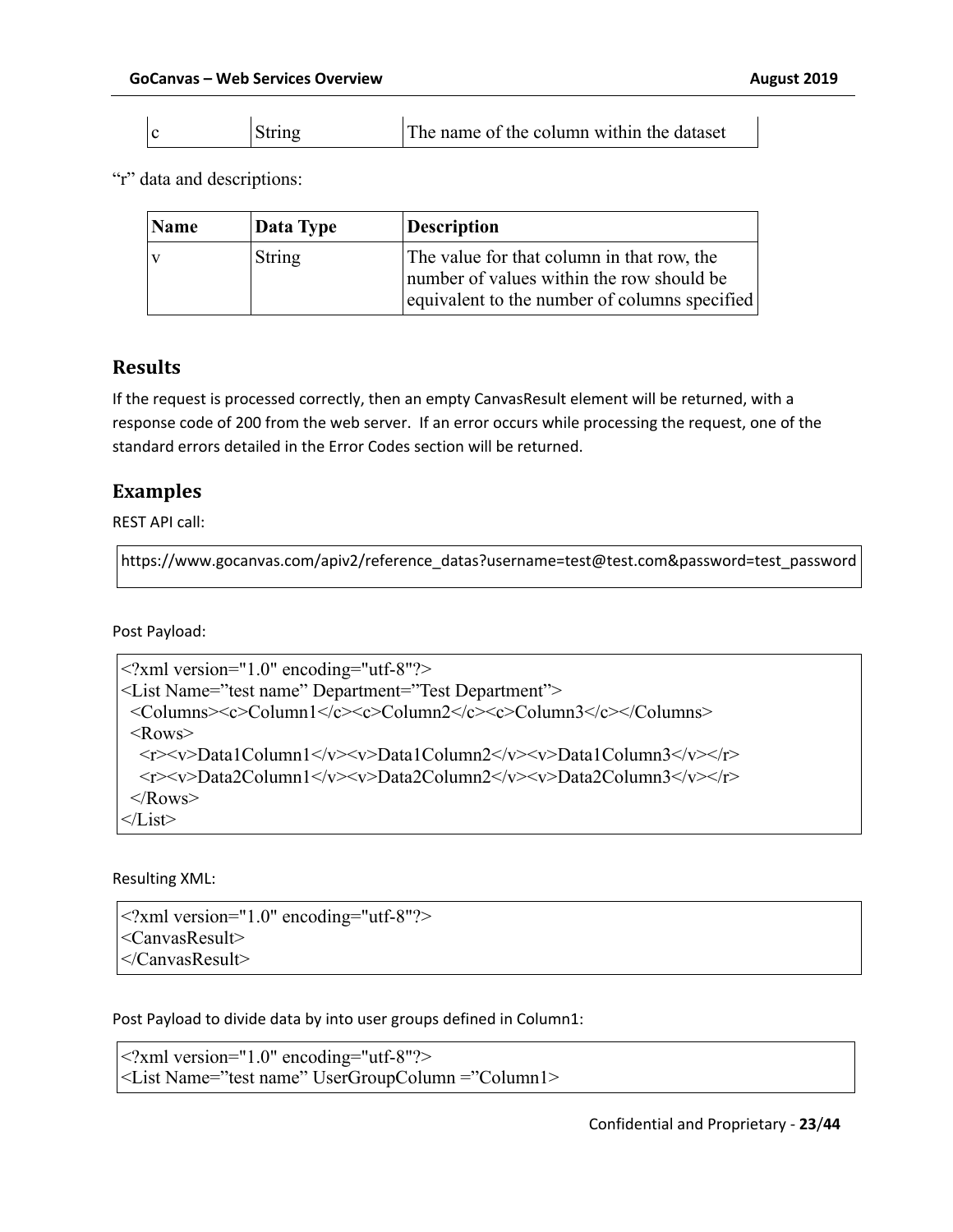<Columns><c>Column1</c><c>Column2</c><c>Column3</c></Columns> <Rows> <r><v>Group1</v><v>Data1Column2</v><v>Data1Column3</v></r> <r><v>Group2</v><v>Data2Column2</v><v>Data2Column3</v></r>  $\langle$ Rows>  $\langle$ List $\rangle$ 

Post Payload to replace the data in Group2:

<?xml version="1.0" encoding="utf-8"?> <List Name="test name" Action="Update" UserGroup =" Group2> <Columns><c>Column1</c><c>Column2</c><c>Column3</c></Columns> <Rows>  $\langle v \rangle \langle v \rangle$ Group2 $\langle v \rangle \langle v \rangle$ Data3Column2 $\langle v \rangle \langle v \rangle$ Data3Column3 $\langle v \rangle \langle v \rangle$  <r><v>Group2</v><v>Data4Column2</v><v>Data4Column3</v></r>  $<$ /Rows>  $\langle$ List $\rangle$ 

Post Payload to append new data to existing or new user groups:

```
<?xml version="1.0" encoding="utf-8"?>
<List Name="test name" Action="Append">
  <Columns><c>Column1</c><c>Column2</c><c>Column3</c></Columns>
  <Rows>
  \langle v \rangle \langle v \rangle \langle Group2 \langle v \rangle \langle v \rangleData5Column2\langle v \rangle \langle v \rangleData5Column3\langle v \rangle \langle v \rangle <r><v>Group3</v><v>Data6Column2</v><v>Data6Column3</v></r>
 </Rows>
\langleList\rangle
```
## **CSV Meta Data API**

### **Description**

The CSV Meta Data API is used to download information regarding what form versions exist that have submissions. When downloading a CSV using the GoCanvas API, the exact form version must be specified, because it dictates the format of the CSV that is exported – therefore the CSV Meta Data API will usually be invoked first to determine the exact form version to use to download the CSV.

The procedural way that most users will download CSV data is:

- Invoke the Forms API to determine which current Form ID (and its lineage) to work with. By determining the Form ID, it will also allow the lineage of Form Ids that came before it to be determined.
- Invoke the GoCanvas Meta Data API, passing in the currently Form ID (or GUID) to

Confidential and Proprietary - **24**/**44**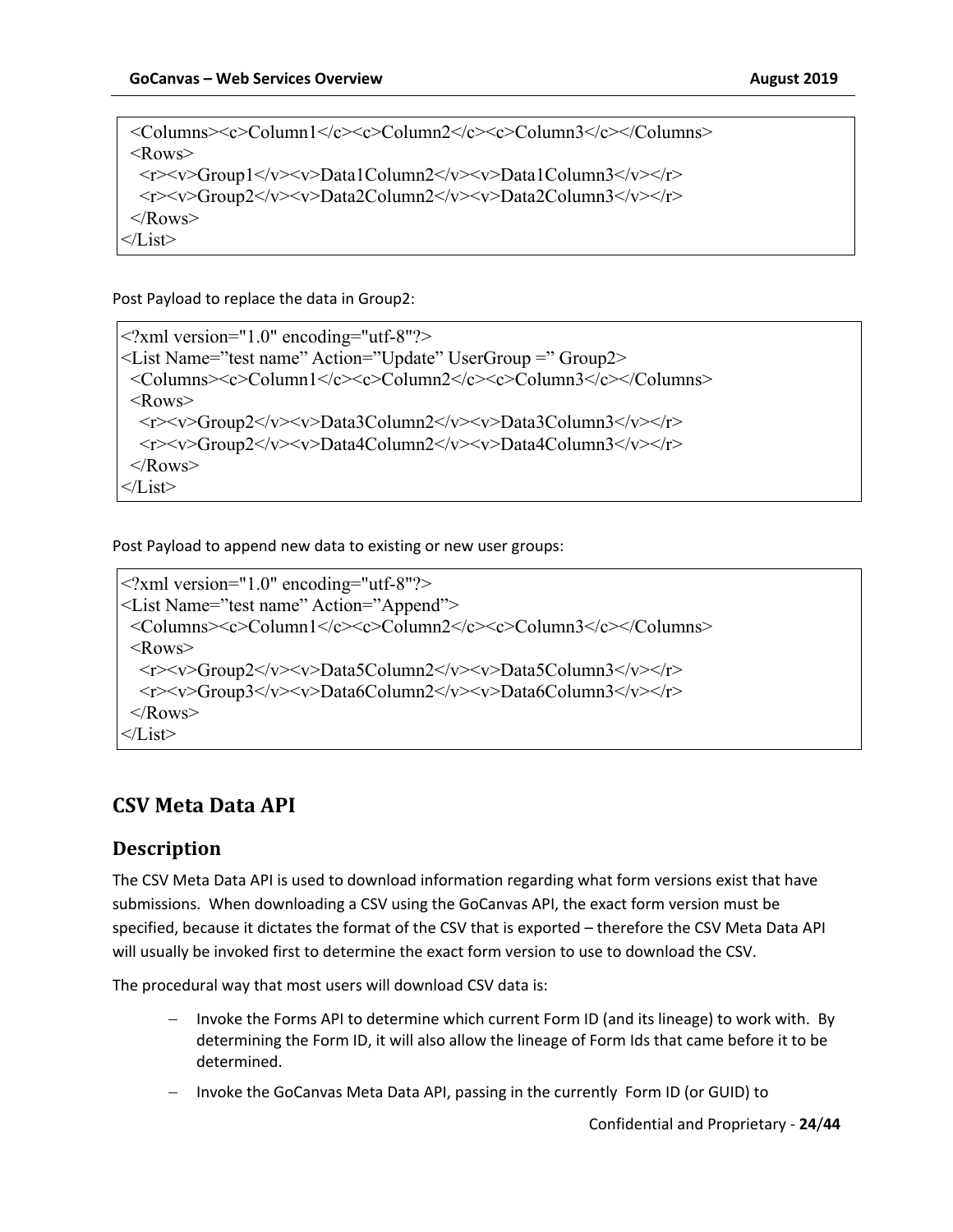determine which specific Form ID from the entire lineage to work with based upon the submission count for a specific date range

- For each specific Form ID within the date range, use the CSV API to download the CSV file

#### **URL**

Since this API call and results could potentially contain sensitive information, it is required to be accessed over SSL via HTTPS.

CSV Meta Data API URL: https://www.gocanvas.com/apiv2/csv\_meta\_datas.xml

#### **Parameters**

The CSV Meta Data API requires valid GoCanvas username and password to access content, in addition to a way to specify a specific lineage of forms (either a form ID, form GUID or form name) and a date range. If Departments is enabled, and if a department isn't specified, it will download the information from the default department, otherwise you can pass in the name of the department to download the information in the department.

| <b>Name</b>          | Data Type                                  | Required       | <b>Description</b>                                                                                                                                                            |
|----------------------|--------------------------------------------|----------------|-------------------------------------------------------------------------------------------------------------------------------------------------------------------------------|
| username             | String (non-<br>empty/case<br>insensitive) | Yes            | Valid GoCanvas username                                                                                                                                                       |
| password             | String (non-<br>empty/case<br>sensitive)   | Yes            | Valid GoCanvas password associated with<br>username                                                                                                                           |
| form name            | String (case<br>insensitive)               | N <sub>o</sub> | Query submission count and form information<br>based upon form name. Two forms can share the<br>same name, so this may return submissions<br>associated with different forms. |
| search for<br>m name | String (case<br>insensitive)               | No             | Query submission count and form information<br>associated with the forms whose name contain<br>the search form name.                                                          |
| form id              | Integer                                    | N <sub>o</sub> | Query submission count and form information<br>associated with the form which has the specified<br>form id as a unique identifier                                             |
| form_guid            | String (case<br>sensitive)                 | No             | Query submission count and form information<br>associated with the forms that have this guid. All<br>versions of a logical form have the same guid.                           |
| begin date           | Date<br>(MM/DD/Y)                          | No             | Query submission count and form information<br>submitted on or after this date                                                                                                |

Confidential and Proprietary - **25**/**44**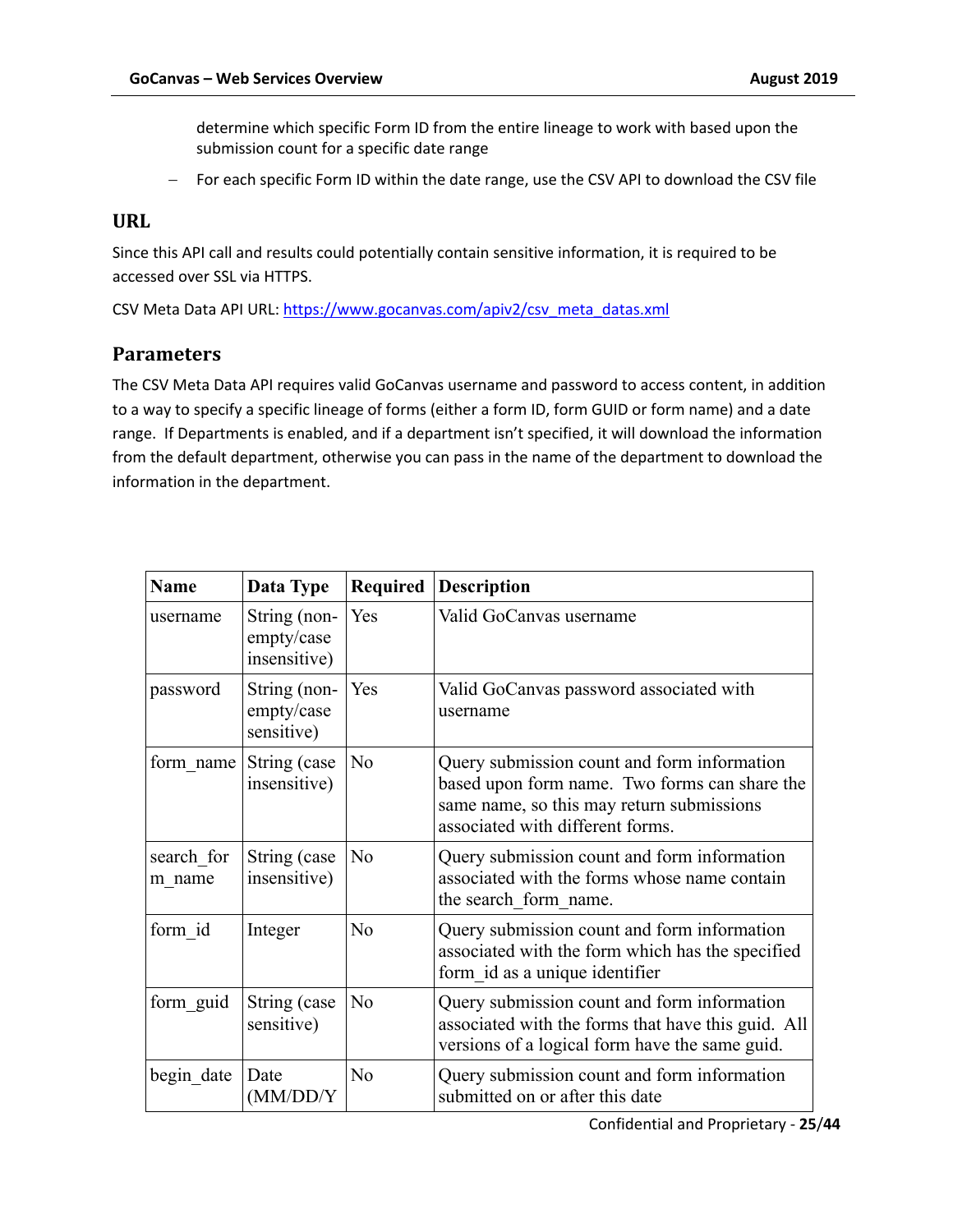|                    | YYY)                         |                |                                                                                                                                                                                                                  |
|--------------------|------------------------------|----------------|------------------------------------------------------------------------------------------------------------------------------------------------------------------------------------------------------------------|
| end date           | Date<br>(MM/DD/Y)<br>YYY)    | N <sub>o</sub> | Query submission count and form information<br>submitted on or before this date                                                                                                                                  |
| begin seco<br>nd   | Integer                      | N <sub>o</sub> | Query submission count and form information<br>submitted at or after the specified time expressed<br>as the seconds since Unix epoch. This is<br>intended to allow more fine grained control than<br>begin date. |
| end second Integer |                              | N <sub>0</sub> | Query submission count and form information<br>submitted at or before the specified time<br>expressed as the seconds since Unix epoch. This<br>is intended to allow more fine grained control<br>than end date   |
| act as user        | String (case<br>insensitive) | No             | E-mail address of the user to act as. You must<br>have permission to the other users account via<br>the Associate functionality.                                                                                 |
| department         | String (case<br>insensitive) | No             | Name of the department that you want the<br>information downloaded from                                                                                                                                          |

## **Results**

The results of the CSV meta data API is a collection of forms from the same lineage, with the number of submissions associated with each form.

Form data and description:

| Name                             | Data Type     | <b>Description</b>                                                                                                                                                                                                                                                                                                                                  |
|----------------------------------|---------------|-----------------------------------------------------------------------------------------------------------------------------------------------------------------------------------------------------------------------------------------------------------------------------------------------------------------------------------------------------|
| Name                             | <b>String</b> | The name of the form                                                                                                                                                                                                                                                                                                                                |
| Id                               | Integer       | Unique identifier of this form. This identifier is<br>not guaranteed to be consistent between releases<br>of GoCanvas, therefore this identifier should not<br>be stored and used over long periods of time.<br>This identifier can be used to interrogate<br>submissions in a way that is guaranteed to be<br>unique.                              |
| OriginatingLib<br>raryTemplateId | Integer       | Identifier of template from public library from<br>which the form was derived. The primary<br>purpose of this indicator is to guarantee the<br>format of a form by knowing it the format of the<br>originating template and the fact that the derived<br>form can't be modified to break that format.<br>When the form does not have an originating |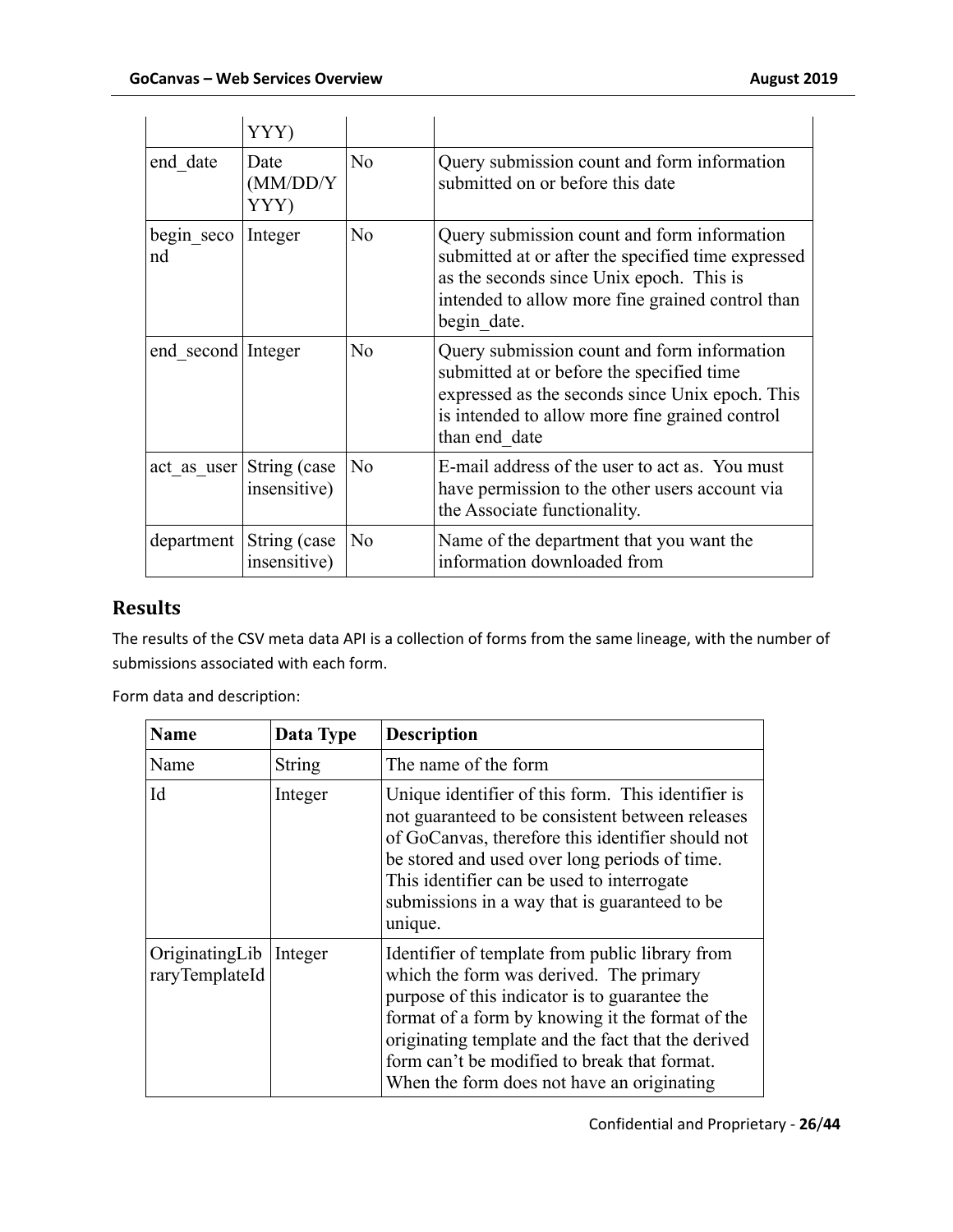|                     |               | template, the field is empty.                                                                                                                                                                                                                                                                  |
|---------------------|---------------|------------------------------------------------------------------------------------------------------------------------------------------------------------------------------------------------------------------------------------------------------------------------------------------------|
| <b>GUID</b>         | <b>String</b> | Identifier that is unique to this lineage of forms.<br>Different versions of the same logical form will<br>have the same GUID. This can be used to<br>interrogate submissions associated with a logical<br>form that is persistent forever and guaranteed to<br>be unique to the logical form. |
| Name                | String        | The name of the form for this specific version.<br>This name can easily be different for different<br>versions.                                                                                                                                                                                |
| <b>Status</b>       | String        | The possible values for this field are 'new',<br>'published', 'pending' and 'retired'                                                                                                                                                                                                          |
| Version             | Integer       | The version of this form                                                                                                                                                                                                                                                                       |
| SubmissionCo<br>unt | Integer       | The number of submissions associated with this<br>specific form ID from the lineage of forms                                                                                                                                                                                                   |

### **Examples**

### **Examples**

REST API call to pull all submissions for a specific account:

https://www.gocanvas.com/apiv2/csv\_meta\_datas.xml?username=test@test.com&password=test\_pass word&form\_id=1&begin\_second=962461752&end\_second=1593613752

Resulting XML:

```
<?xml version="1.0" encoding="utf-8"?>
<CanvasResult>
  <CSVMetaData>
   <Form Id="1" OriginatingLibraryTemplateId="" GUID="f6167220-a09d-11df-8e32-
00242bb0cd70">
    <Name>test form</Name>
    <Status>retired</Status>
    <Version>1</Version>
    <SubmissionCount>1</SubmissionCount>
   </Form>
   <Form Id="2" OriginatingLibraryTemplateId="" GUID="f6167220-a09d-11df-8e32-
00242bb0cd70">
    <Name>second form</Name>
    <Status>published</Status>
```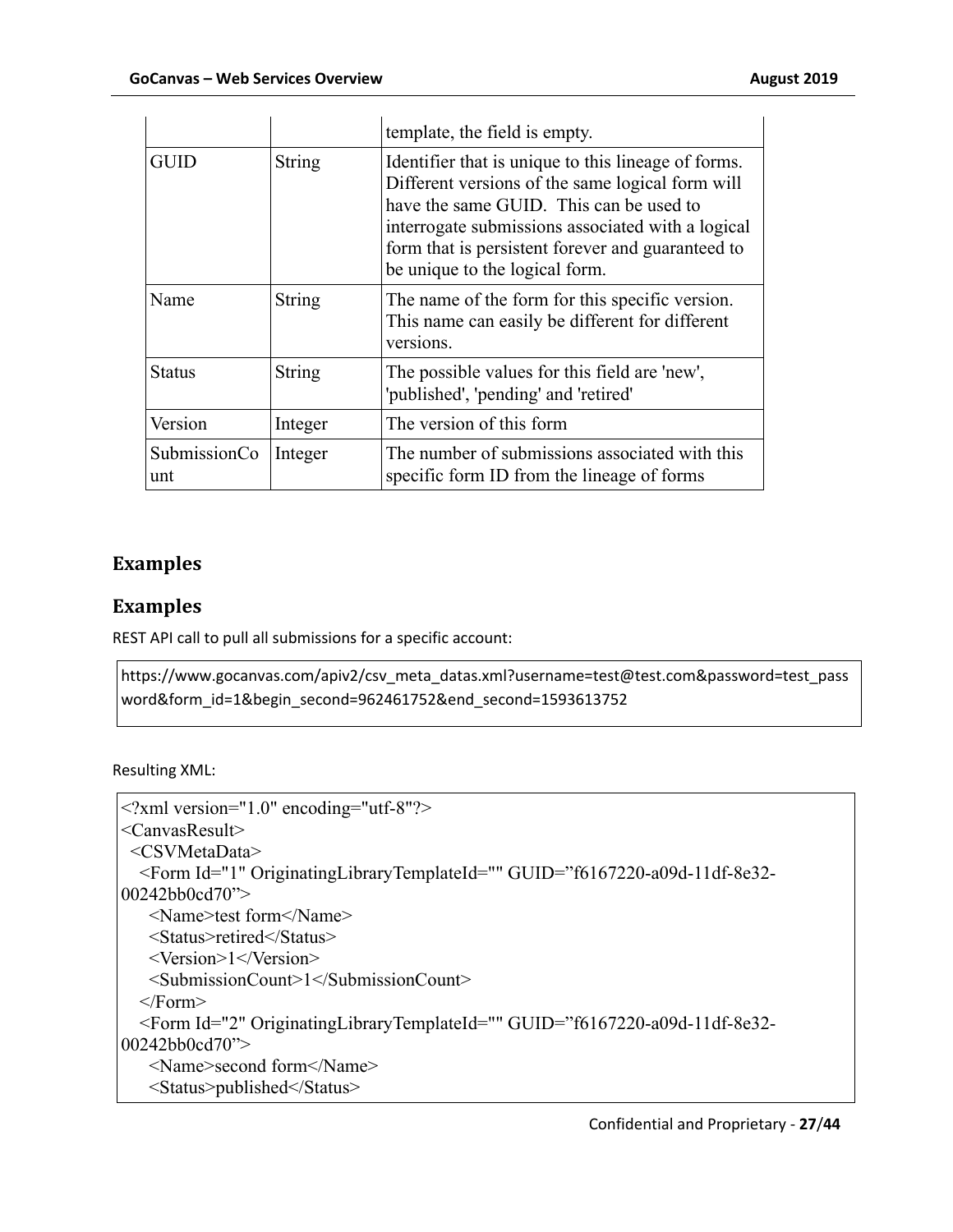<Version>2</Version> <SubmissionCount>5</SubmissionCount> </Form> </CSVMetaData> </CanvasResult>

### **CSV API**

#### **Description**

The CSV API is to download a CSV (not wrapped in XML) from a specific form version for a specific date range.

#### **URL**

Since this API call and results could potentially contain sensitive information, it is required to be accessed over SSL via HTTPS.

CSV Meta Data API URL: https://www.gocanvas.com/apiv2/csv.xml

#### **Parameters**

The CSV API requires valid GoCanvas username and password to access content, in addition to a specific form ID and a date range. If Departments is enabled, and if a department isn't specified, it will download the information from the default department, otherwise you can pass in the name of the department to download the information in the department.

| <b>Name</b> | Data Type                                          | Required       | <b>Description</b>                                                                                                                |
|-------------|----------------------------------------------------|----------------|-----------------------------------------------------------------------------------------------------------------------------------|
| username    | String<br>$($ non-<br>empty/case<br>insensitive)   | Yes            | Valid GoCanvas username                                                                                                           |
| password    | <b>String</b><br>(non-<br>empty/case<br>sensitive) | Yes            | Valid GoCanvas password associated with<br>username                                                                               |
| form id     | Integer                                            | No             | Query submission count and form information<br>associated with the form which has the specified<br>form id as a unique identifier |
| begin date  | Date<br>'MM/DD/                                    | N <sub>o</sub> | Query submission count and form information<br>submitted on or after this date                                                    |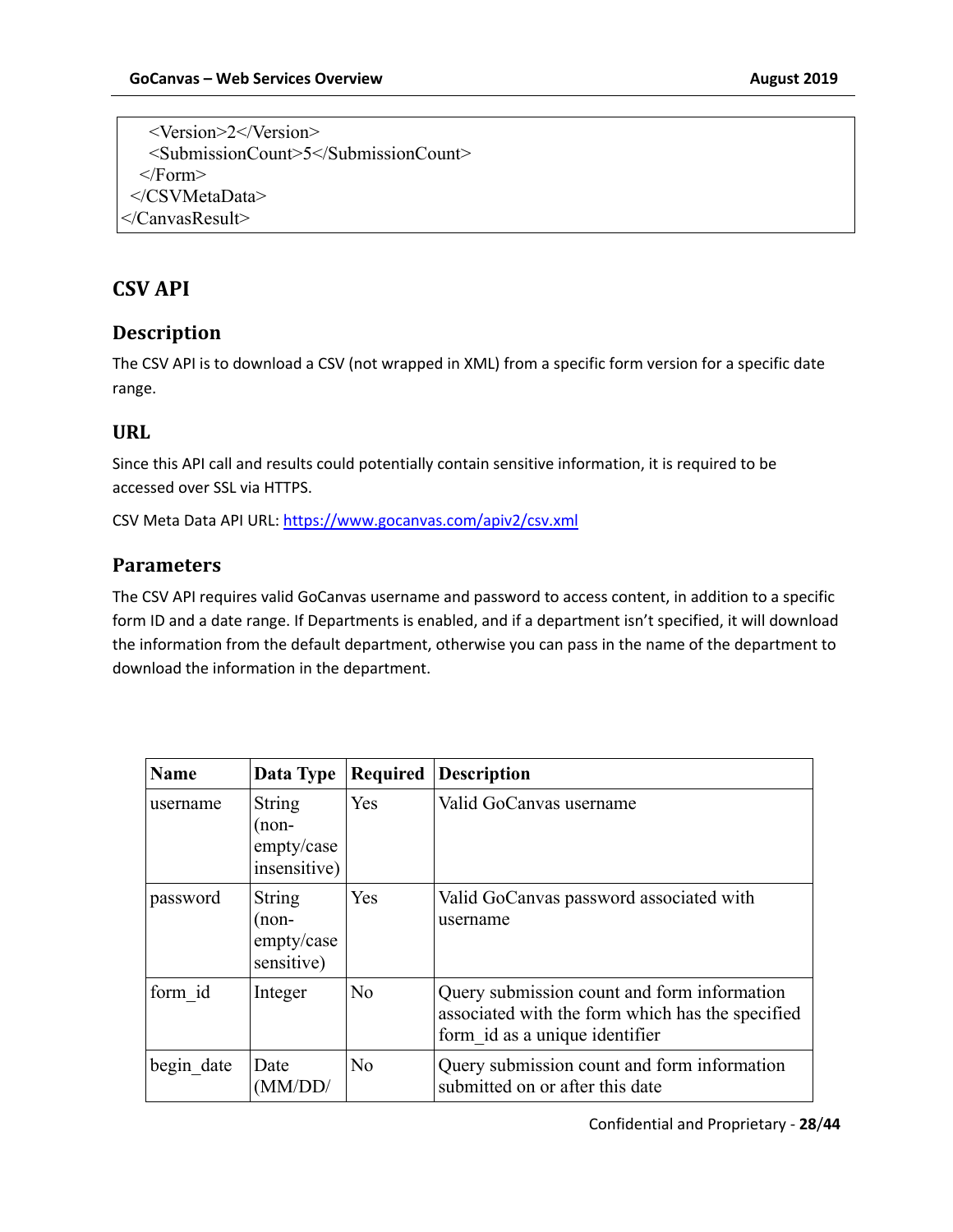|                          | YYYY)                                  |                |                                                                                                                                                                                                                  |
|--------------------------|----------------------------------------|----------------|------------------------------------------------------------------------------------------------------------------------------------------------------------------------------------------------------------------|
| end date                 | Date<br>(MM/DD)<br>YYYY)               | N <sub>o</sub> | Query submission count and form information<br>submitted on or before this date                                                                                                                                  |
| begin secon Integer<br>d |                                        | N <sub>o</sub> | Query submission count and form information<br>submitted at or after the specified time expressed<br>as the seconds since Unix epoch. This is<br>intended to allow more fine grained control than<br>begin date. |
| end second               | Integer                                | N <sub>o</sub> | Query submission count and form information<br>submitted at or before the specified time<br>expressed as the seconds since Unix epoch. This<br>is intended to allow more fine grained control<br>than end date   |
| act as user              | <b>String</b><br>(case<br>insensitive) | N <sub>o</sub> | E-mail address of the user to act as. You must<br>have permission to the other users account via<br>the Associate functionality.                                                                                 |
| department               | String(case<br>insensitive)            | No             | Name of the department that you want the<br>information downloaded from                                                                                                                                          |

### **Results**

The results of this web service invocation (if it is successful) is a CSV file. Note, that this result is not encapsulated in any XML structure.

### **Examples**

REST API call to pull all submissions for a specific account:

https://www.gocanvas.com/apiv2/csv.xml?username=test@test.com&password=test\_password&form\_ id=1&begin\_second=962461752&end\_second=1593613752

"Start Date","End Date","Export App Name","Username","User Last Name","User First Name","Response ID","Response Date/Time","Device Date/Time","Submission Form Name","Submission Form Version"

2000-07-26 00:00:00","2020-07-26 23:59:00","Form Name","test@test.com","Test","User","B9E3AB25- EAE3-4A55-9136-E7CC921ED01E","07/26/2011 15:04:29","07/26/2011 15:04:09","Form Name"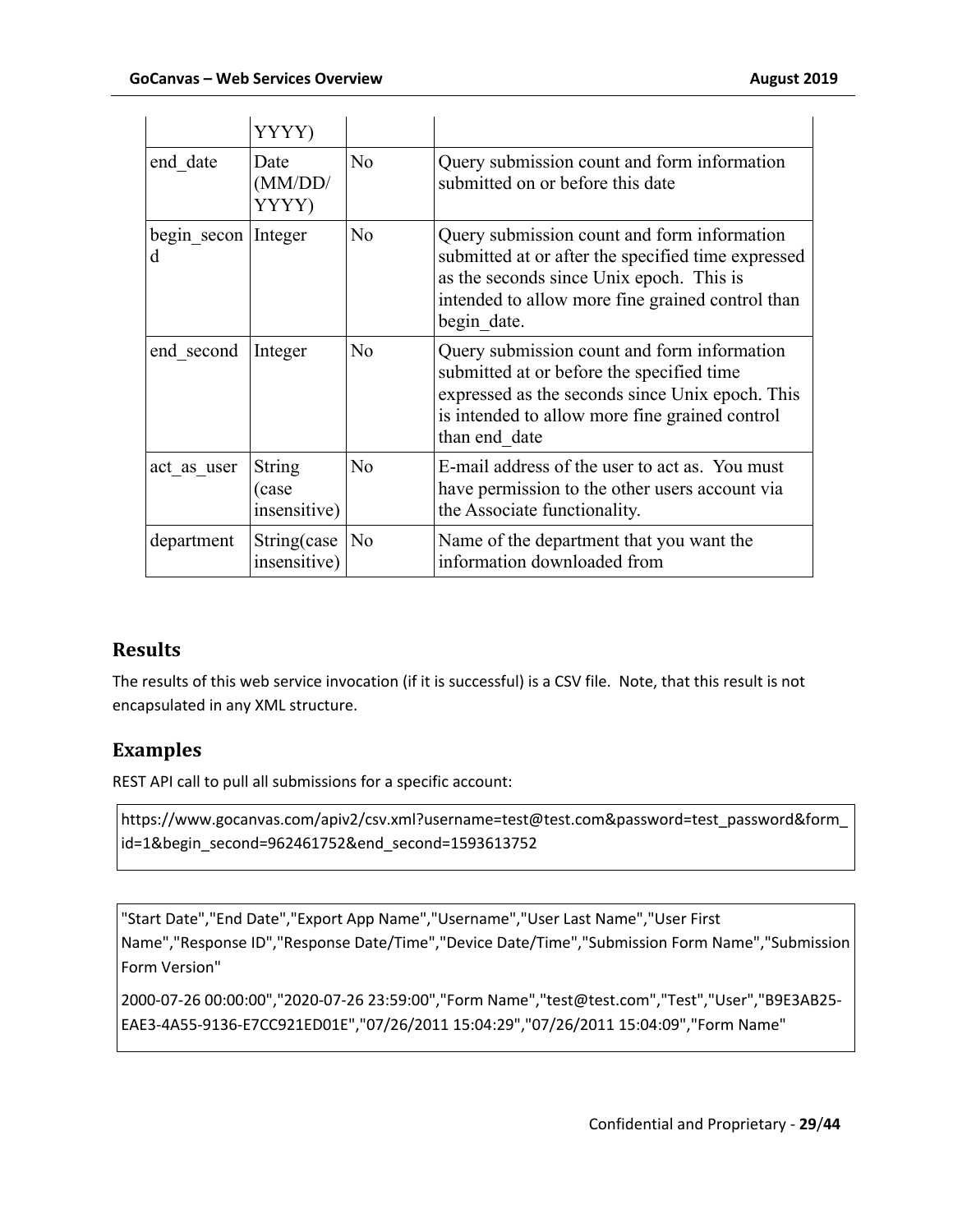### **Dispatch Items API**

### **Description**

Dispatch items implement the concept of prepopulated submissions which may be assigned to any of your company users. There are a couple of restrictions as to what fields can be filled in advance, those should be "simple" fields, like text boxes, check boxes, integer fields, etc, as opposed to more "complex" fields such as images, drawings, signatures, etc.

In order to use this feature, your company must have it enabled. Each form will have to have in enabled from the "App Features" menu option in the "Apps" page. One last requirement is that at least one published version of your app must exist before any items can be added to it.

Editing is specified by the "Action" parameter. When set to "Update" it will update an existing submission with the "Description" Parameter. To update the "Description" of a Dispatch, provide the "OriginalDescription" parameter. When set to "Delete", provide the "OriginalDescription" to determine which dispatch to delete. The Dispatch must have the "Unassigned" or "Assigned" status to edit it. The Dispatch can be any status to delete it.

This API also supports the dispatching of lists. It will only support simple lists and multi-screen singlelevel lists but not advanced/nested lists. When a Dispatch List is upload, in the payload, the dispatch entries will belong to <DIListItems> as shown below.

URL

Since this API call and results could potentially contain sensitive information, it is required to be accessed over SSL via HTTPS. This URL and the necessary XML can only be accessed via a POST to the appropriate URL.

Dispatch Items API URL: https://www.gocanvas.com/apiv2/dispatch\_items

#### **Parameters**

The Dispatch Items API is restricted to authenticated users and requires a username and password to access. If these two fields aren't specified, an error is returned.

| <b>Name</b>     | Data Type                               | Required | <b>Description</b>                                                                                                                  |
|-----------------|-----------------------------------------|----------|-------------------------------------------------------------------------------------------------------------------------------------|
| username        | String (non-empty/case)<br>insensitive) | Yes      | Valid GoCanvas username                                                                                                             |
| password        | String (non-empty/case)<br>sensitive)   | Yes      | Valid GoCanvas password<br>associated with username                                                                                 |
| act as us<br>er | String (case insensitive)               | No       | E-mail address of the user to act as.<br>You must have permission to the<br>other users account via the Associate<br>functionality. |

Confidential and Proprietary - **30**/**44**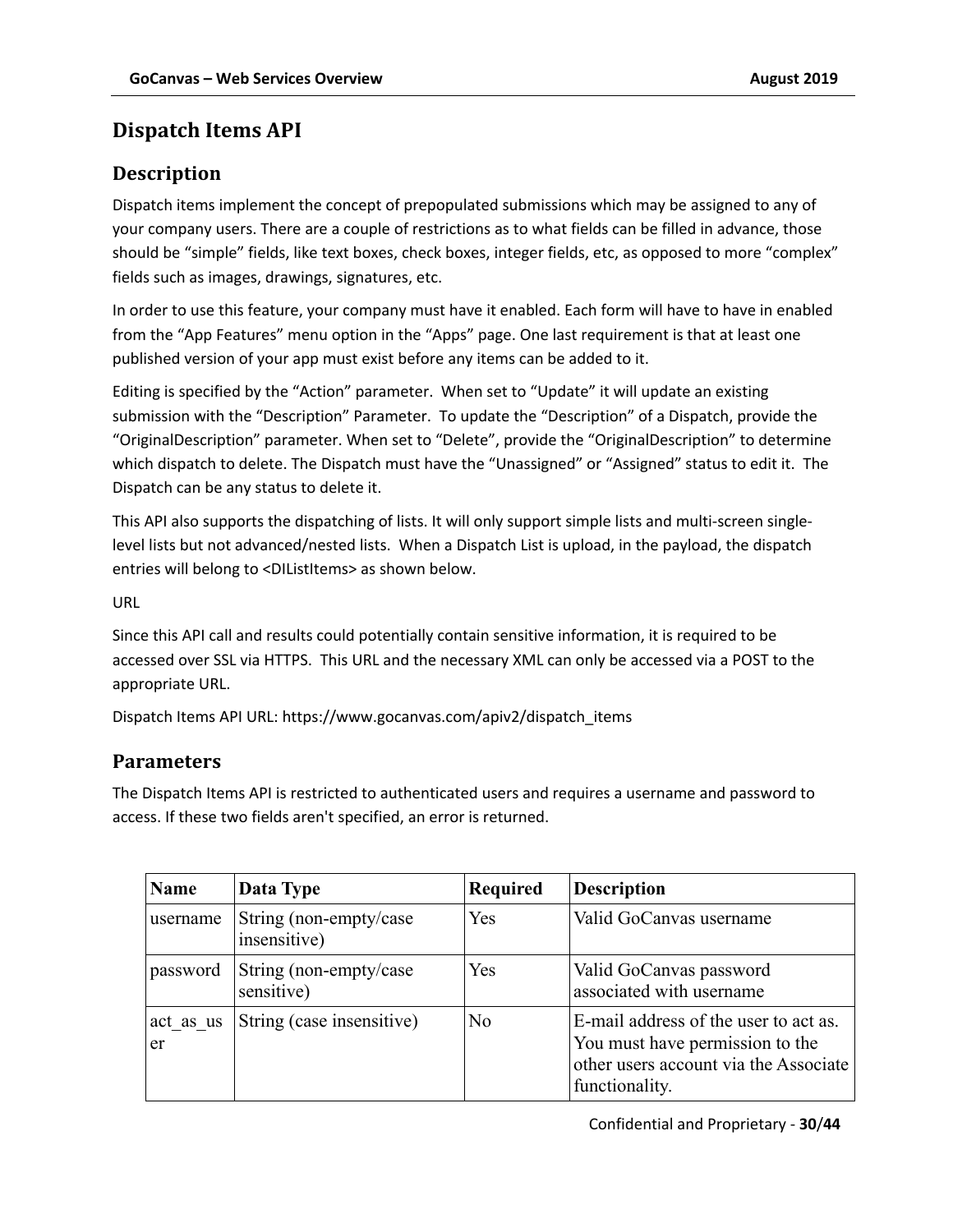### **Payload**

The payload to send must be a well formed XML document consisting of a "List" element, wrapping up one or more "DI" entries. Each of those DI entries will have an "AppName" mandatory attribute, as well as 3 other optional attributes like "Description", "User", and "ScheduleAt". Lastly, each DI element will also contain at least one "DIEntry" sub-element with its corresponding "Label" and "Value" attributes. The "Department" attribute can be added to specify the department that you want the dispatch to be uploaded to.

List data and descriptions:

| <b>Name</b>             | Data Type     | <b>Description</b>                                                                                                                                                                                                                                                                                                                                                                                                                                              |
|-------------------------|---------------|-----------------------------------------------------------------------------------------------------------------------------------------------------------------------------------------------------------------------------------------------------------------------------------------------------------------------------------------------------------------------------------------------------------------------------------------------------------------|
| FormName                | String        | The name of the app you want to create a prepopulated<br>submission for.                                                                                                                                                                                                                                                                                                                                                                                        |
| Action                  | <b>String</b> | Optional. Values: "Update", "Create"(defaults to "Create"),<br>and "Delete". When set to "Update" it will replace an<br>existing dispatch item with the same Description. When set<br>to "Delete", it will delete the existing dispatch item.                                                                                                                                                                                                                   |
| Description             | String        | Optional. A brief description of this item. If none given<br>either the submission numbering or naming settings will be<br>used depending on what's been set for the app.                                                                                                                                                                                                                                                                                       |
| OriginalDes<br>cription | <b>String</b> | Optional. Only used if "Action" is set to "Update" or<br>"Delete". If "Update" is provided this will be used to find<br>the Dispatch to update. If not provided "Description" will<br>be used. If "Delete" is provided, this will be used to delete<br>the Dispatch.                                                                                                                                                                                            |
| User                    | String        | Optional. The email address of the user this item will be<br>assigned to.                                                                                                                                                                                                                                                                                                                                                                                       |
| ScheduleAt              | <b>String</b> | Optional. Only used if "Action" is set to "Update" or<br>"Create". If "Create" is provided this will be used to to<br>create a Dispatch Item with a ScheduleAt date/time. If<br>"Update" is provided, this will be used to update the<br>dispatch item with the new ScheduleAt date/time. The date<br>format must be in 'DD/MM/YYYY hh:mm',<br>'MM/DD/YYYY hh:mm', or 'YYYY/MM/DD hh:mm'<br>depending on the company date/time format that is<br>currently set. |
| Department              | <b>String</b> | Optional. Used to upload dispatches to specified department                                                                                                                                                                                                                                                                                                                                                                                                     |
| Duration                | Integer       | Optional. Used with Dispatch Calendar. The number of<br>minutes the Dispatch is scheduled for.                                                                                                                                                                                                                                                                                                                                                                  |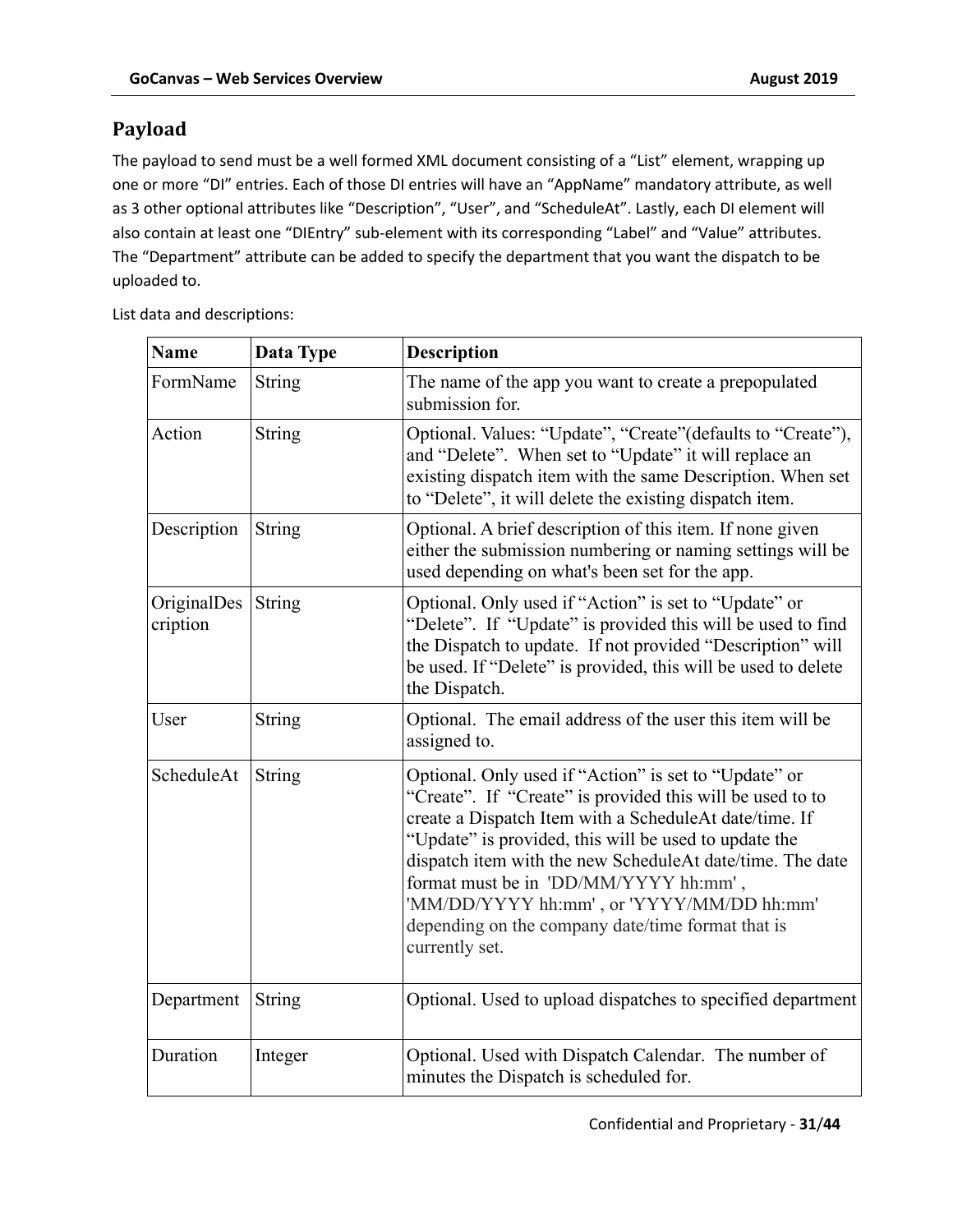| Reminder                | Integer | Optional. Used with Dispatch Calendar. The number of<br>minutes before the Dispatch is scheduled that a calendar<br>invite will be scheduled |
|-------------------------|---------|----------------------------------------------------------------------------------------------------------------------------------------------|
| DispatchNa String<br>me |         | Optional. Used with Dispatch Calendar. The name of the<br>Dispatch that will appear in the Calendar view                                     |
| SendInvite              | String  | Optional. Used with Dispatch Calendar. "YES" or "NO" if<br>set to "YES" a calendar invite will be sent to the user.                          |

Each DIEntry element must consist of:

| Name  | Data Type     | <b>Description</b>                                                                                            |
|-------|---------------|---------------------------------------------------------------------------------------------------------------|
| Label | <b>String</b> | Either the Export Label or plain Label field attribute (case-<br>insensitive) as defined in the form builder. |
| Value | String        | The value assigned to this Dispatch Item enty.                                                                |

### **Results**

If the request is processed correctly, then an empty CanvasResult element will be returned, with a response code of 200 from the web server. If an error occurs while processing the request, one of the standard errors detailed in the Error Codes section will be returned.

### **Examples**

REST API call:

https://www.gocanvas.com/apiv2/dispatch\_items?username=test@test.com&password=test\_password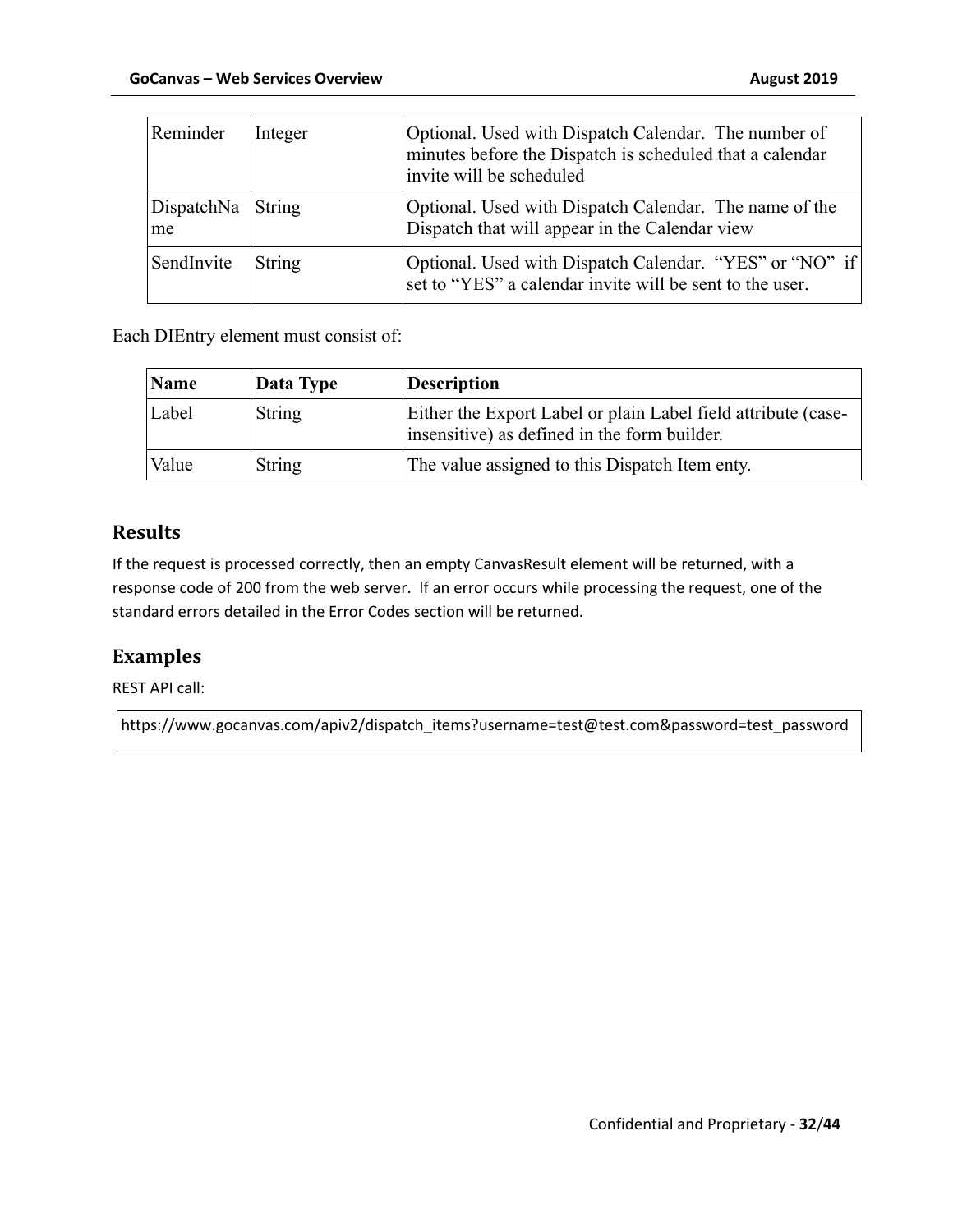Post Payload:

```
<?xml version="1.0" encoding="utf-8"?>
<List><DI FormName="Simpsons App" Description="#1 item" User="homer@mailinator.com"
ScheduleAt="01/23/2015 09:15" Department="Test Department">
   <DIEntry Label="first name" Value="Homer"/>
   <DIEntry Label="last name" Value="Simpson"/>
 </DI> <DI FormName=" Simpsons App">
   <DIEntry Label="first name" Value="Marge"/>
   <DIEntry Label="age" Value="35"/>
 </DI>\langleList\rangle
```
Resulting XML:

<?xml version="1.0" encoding="utf-8"?> <CanvasResult> </CanvasResult>

Post Payload with Dispatch List: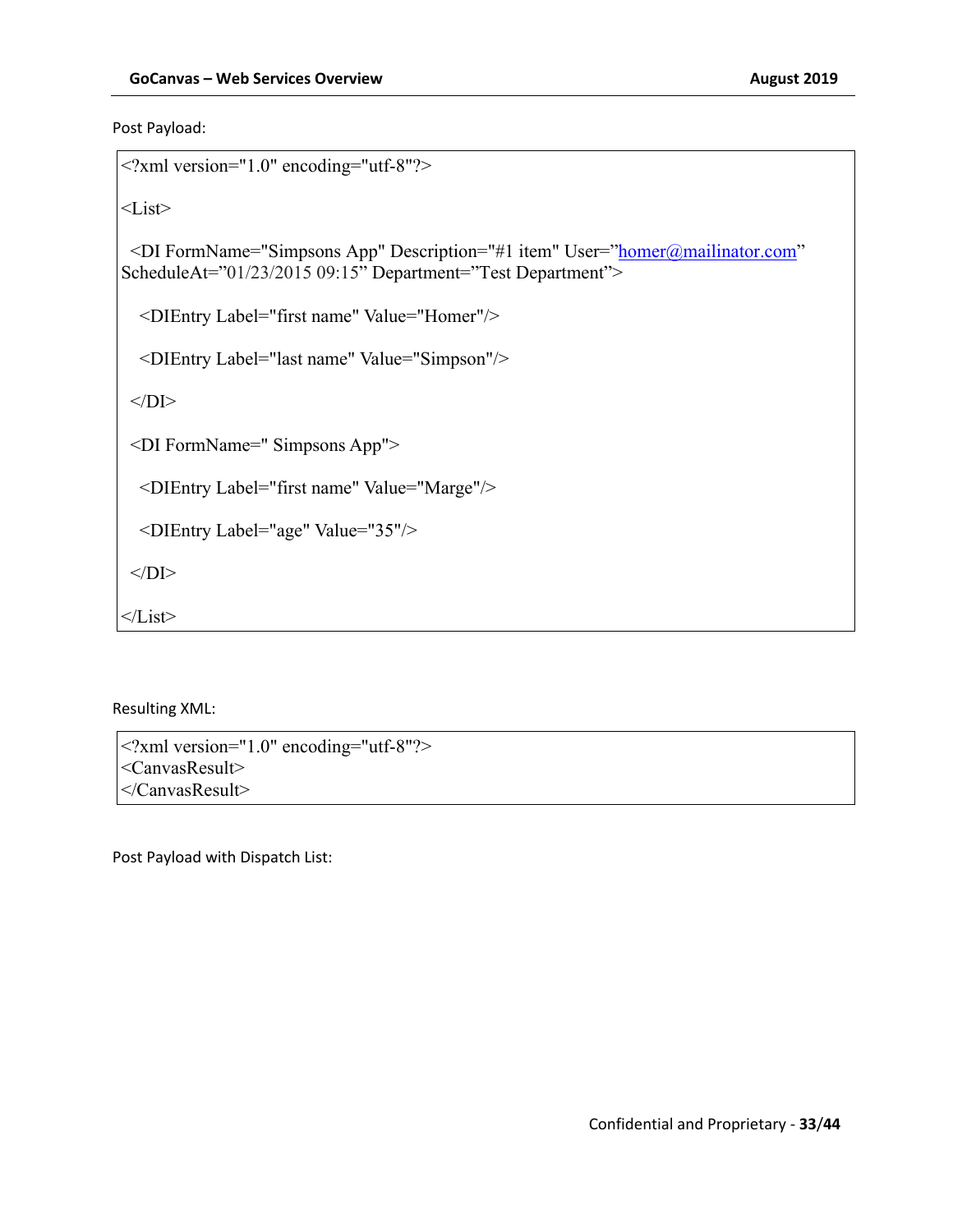| xml version="1.0" encoding="utf-8"?                                           |
|-------------------------------------------------------------------------------|
| <list></list>                                                                 |
| <di description="1st item" formname="Your App" user="myemail@email.com"></di> |
| <dientry label="First Label" value="1st value"></dientry>                     |
| <dientry label="Second Label" value="2rd value"></dientry>                    |
| <dilistitems></dilistitems>                                                   |
| <dilistitem></dilistitem>                                                     |
| <dientries></dientries>                                                       |
| <dientry label="Name" value="Tony Stark"></dientry>                           |
| <dientry label="Nick Name" value="Iron Man"></dientry>                        |
| <dientry label="Occupation" value="Super Hero"></dientry>                     |
|                                                                               |
|                                                                               |
| <dilistitem></dilistitem>                                                     |
| <dientries></dientries>                                                       |
| <dientry label="Name" value="Bruce Banner"></dientry>                         |
| <dientry label="Nick Name" value="Hulk"></dientry>                            |
| <dientry label="Occupation" value="Super Hero"></dientry>                     |
|                                                                               |
|                                                                               |
|                                                                               |
| $DI>$                                                                         |
|                                                                               |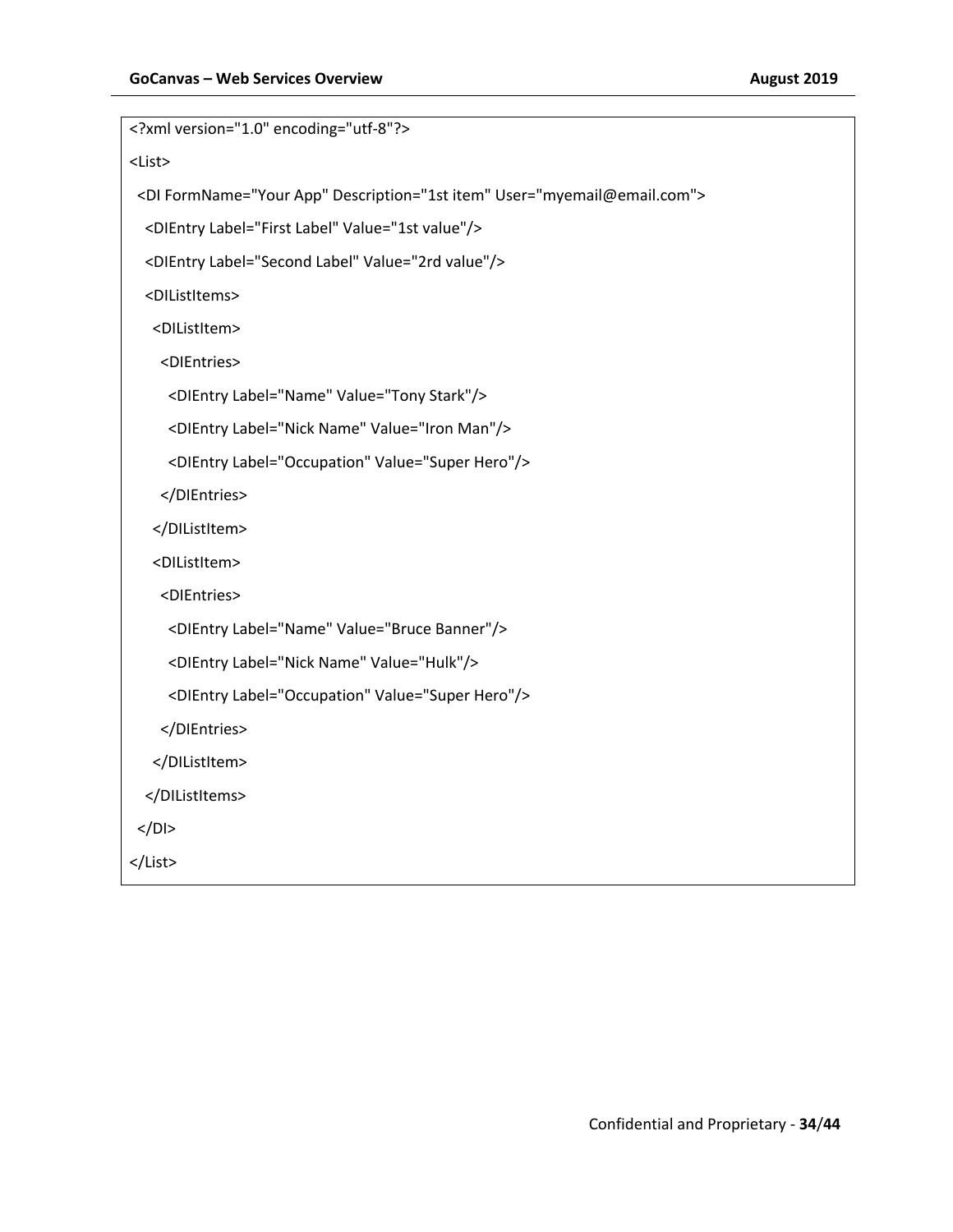Post Payload for Dispatch Calendar:

```
<?xml version="1.0" encoding="utf-8"?>
<List><DI FormName="Simpsons App" Description="#1 item" User="homer@mailinator.com"
ScheduleAt="01/23/2015 09:15" Department="Test Department" Duration="60" 
Reminder="10" DispatchName="Item 1" SendInvite="YES">
   <DIEntry Label="first name" Value="Homer"/>
   <DIEntry Label="last name" Value="Simpson"/>
 </DI> <DI FormName=" Simpsons App">
   <DIEntry Label="first name" Value="Marge"/>
   <DIEntry Label="age" Value="35"/>
 </DI>\langleList\rangle
```
Resulting XML:

```
<?xml version="1.0" encoding="utf-8"?>
<CanvasResult>
</CanvasResult>
```
## **Dispatch Export API**

### **Description**

The Dispatch Export APi provides the capability to retrieve the dispatch items just like you would from the dispatch export from the website.

#### **URL**

Since this API call and results could potentially contain sensitive information, it is required to be accessed over SSL via HTTPS.

Dispatch Export API URL: https://www.gocanvas.com/apiv2/dispatch\_export.xml

### **Parameters**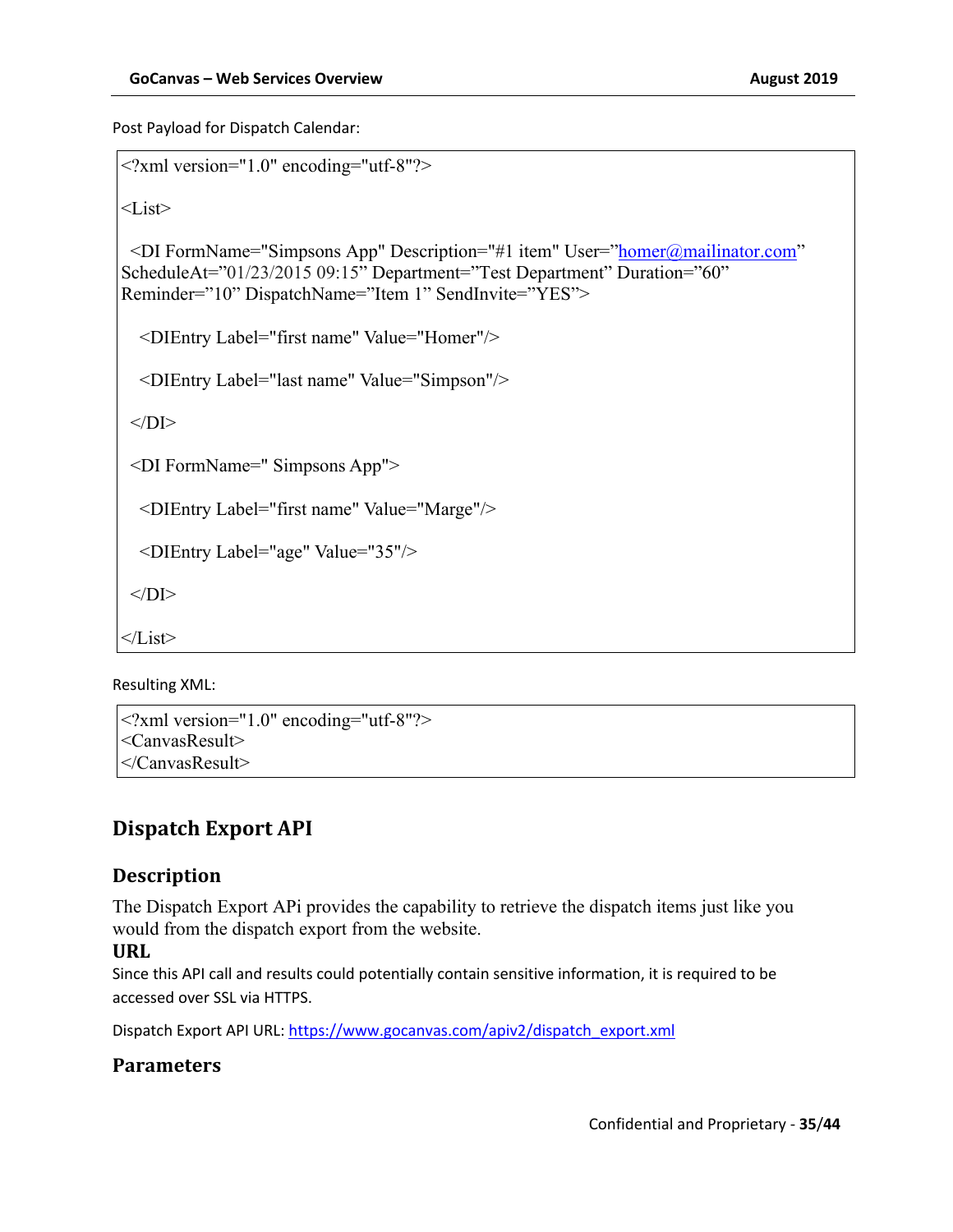The Dispatch Export API is restricted to authenticated users and requires a username and password to access. All other parameters are optional. When no parameters are specified, a list of all dispatch items for the user is returned.

| <b>Name</b>                     | Data Type                                  | Required       | <b>Description</b>                                                                                                                                                                           |
|---------------------------------|--------------------------------------------|----------------|----------------------------------------------------------------------------------------------------------------------------------------------------------------------------------------------|
| username                        | String (non-<br>empty/case<br>insensitive) | Yes            | Valid GoCanvas username                                                                                                                                                                      |
| password                        | String (non-<br>empty/case<br>sensitive)   | Yes            | Valid GoCanvas password associated with<br>username                                                                                                                                          |
| begin_date                      | Date(MM/DDY<br>YYY)                        | N <sub>o</sub> | Return all dispatch items created on or<br>after this date                                                                                                                                   |
| end date                        | Date(MM/DDY<br>YYY)                        | No             | Return all dispatch items created on or<br>before this date                                                                                                                                  |
| begin_secon   Integer<br>d      |                                            | No             | Return all dispatch items created at or<br>after the specified time expressed as the<br>seconds since Unix epoch. This is<br>intended to allow more fine grained<br>control than begin date. |
| end second                      | Integer                                    | No             | Return all dispatch items created at or<br>after the specified time expressed as the<br>seconds since Unix epoch. This is<br>intended to allow more fine grained<br>control than begin date. |
| Include sub Boolean<br>missions |                                            | No             | Returns dispatch items with submissions.<br>Must also use begin/end date or begin/end<br>second with it.                                                                                     |
| form id                         | Integer                                    | No             | Returns dispatch items by form id and all<br>the versions of the form                                                                                                                        |
| department                      | String (non-<br>empty/case<br>sensitive)   | No             | Returns dispatch item in the department if<br>using dispatch_id, dispatch_name or<br>dispatch_description                                                                                    |
| dispatch id                     | Integer                                    | No             | Returns dispatch item by dispatch id                                                                                                                                                         |
| dispatch na<br>me               | String (non-<br>empty/case<br>sensitive)   | No             | Returns dispatch item by dispatch name                                                                                                                                                       |
| dispatch de                     | String (non-                               | No             | Returns dispatch item by dispatch                                                                                                                                                            |

Confidential and Proprietary - **36**/**44**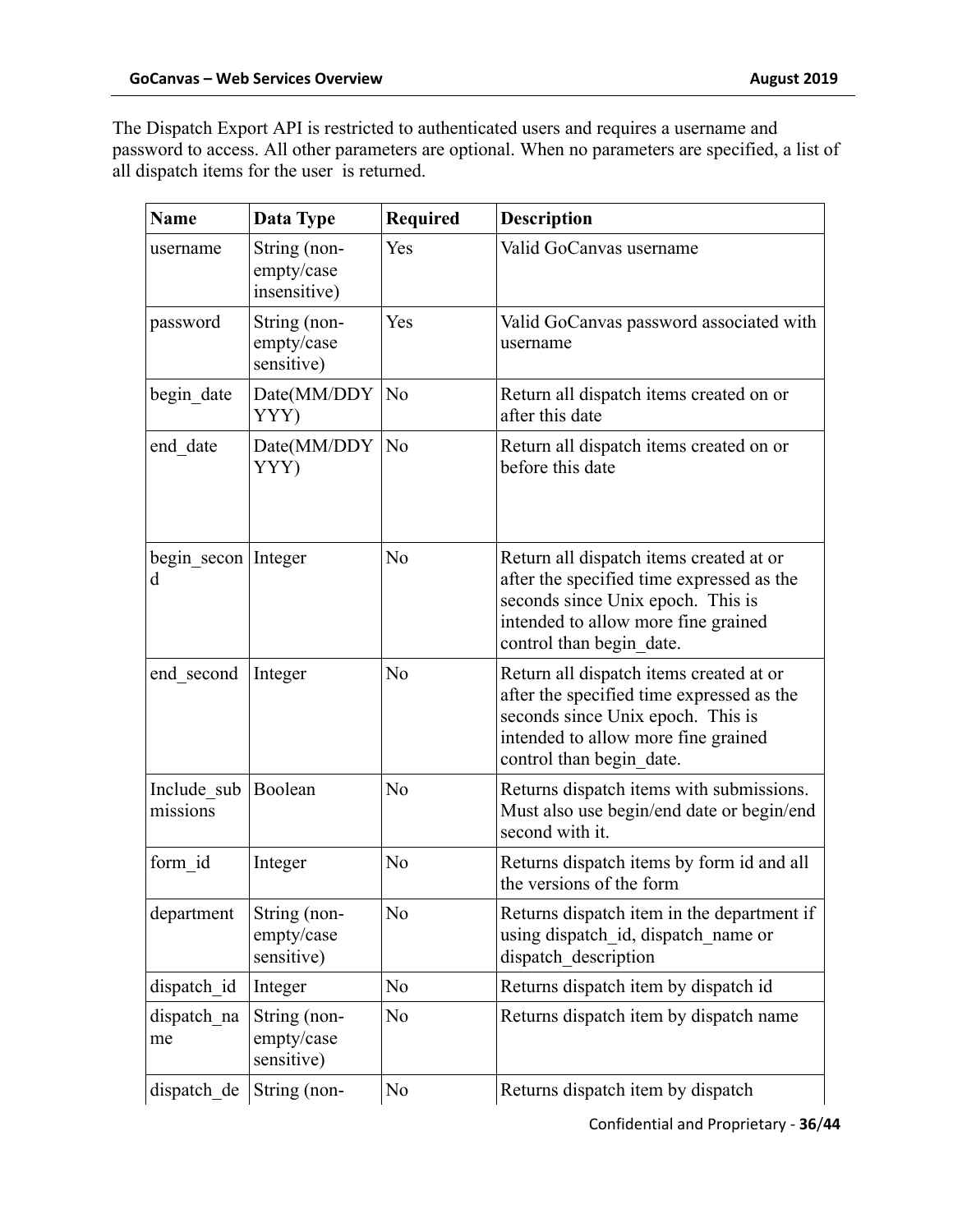$\overline{1}$ 

| scription | empty/case | description |
|-----------|------------|-------------|
|           | sensitive) |             |

### **Examples**

 $\mathbf{r}$ 

REST API call to pull dispatch items that the user has access to:

https://www.gocanvas.com/apiv2/dispatch\_export.xml?username=test@test.com&password=test \_password

Resulting XML:

```
<?xml version="1.0" encoding="utf-8"?>
<CanvasResult>
  <TotalPages>1</TotalPages>
  <CurrentPage>1</CurrentPage>
  <Dispatches>
   <Dispatch Id="1234">
    <Name/>
    <Description>Dispatch test</Description>
    <User>homer.simpson @gocanvas.com</User>
    <Form>TestForm</Form>
    <Status>completed</Status>
    <CreatedAt>2015-12-10 15:40:07 UTC</CreatedAt>
    <CompletedAt>2016-01-13 19:59:29 UTC</CompletedAt>
    <ScheduledAt>2015-12-05 18:02:00 UTC</ScheduledAt>
    <Duration>120.0</Duration>
    <Reminder/>
    <Entries>
     <Entry>
      <Value>Bart</Value>
     </Entry>
    </Entries>
   </Dispatch>
   <Dispatch Id="1235">
    <Name/>
    <Description>
      Best 90's cartoon
    </Description>
    <User>bart.simpson@gocanvas.com</User>
    <Form>SomeForm</Form>
    <Status>received</Status>
```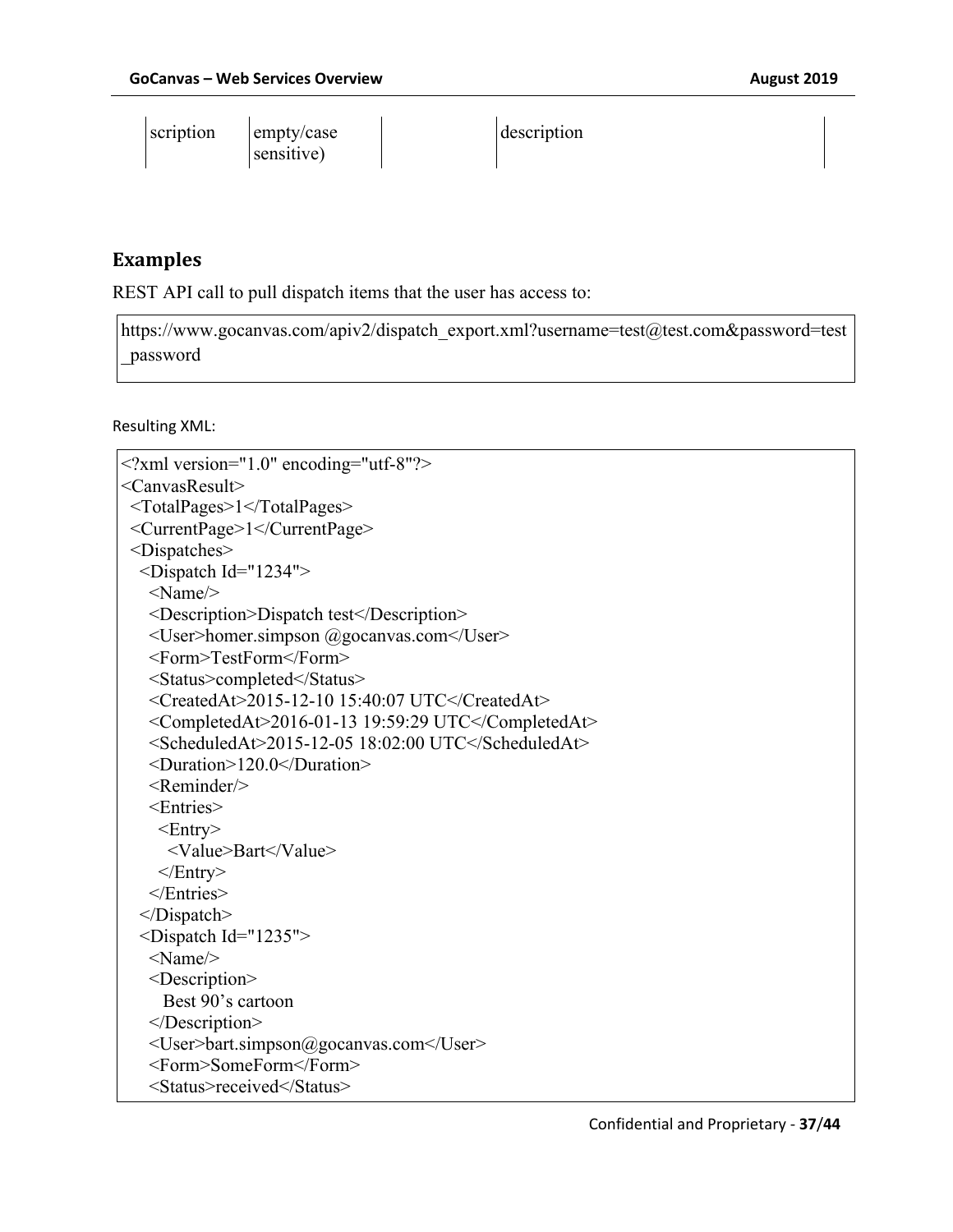<CreatedAt>2016-01-21 16:16:31 UTC</CreatedAt> <CompletedAt/> <ScheduledAt>2016-01-20 03:49:00 UTC</ScheduledAt> <Duration>120.0</Duration>  $<$ Reminder $\ge$  <Entries>  $\leq$ Entry $>$  <Value>a1X1A000003M6vLUAS</Value>  $<$ Entry> </Entries> </Dispatch>

REST API call to pull dispatch items that the user has access to with date range and submissions:

https://www.gocanvas.com/apiv2/dispatch\_export.xml? username=test@test.com&password=test\_password &begin\_date=01/01/2014&end\_date=03/01/2018&include\_submissions=true

Resulting XML:

```
<?xml version="1.0" encoding="utf-8"?>
<CanvasResult>
  <TotalPages>1</TotalPages>
  <CurrentPage>1</CurrentPage>
  <Dispatches>
   <Dispatch Id="1234">
    <Name/>
    <Description>Dispatch test</Description>
    <User>homer.simpson @gocanvas.com</User>
    <Form>TestForm</Form>
    <Status>completed</Status>
    <CreatedAt>2015-12-10 15:40:07 UTC</CreatedAt>
    <CompletedAt>2016-01-13 19:59:29 UTC</CompletedAt>
   \leqScheduledAt>2015-12-05 18:02:00 UTC\leq/ScheduledAt> <Duration>120.0</Duration>
    <Reminder/>
   							<Entries>
    									<Entry>
     <Value>After LA1 & amp; Using amp; the end</Value>
    									</Entry>
   							</Entries>
    <Submission Id="35901" Department="First Department">
```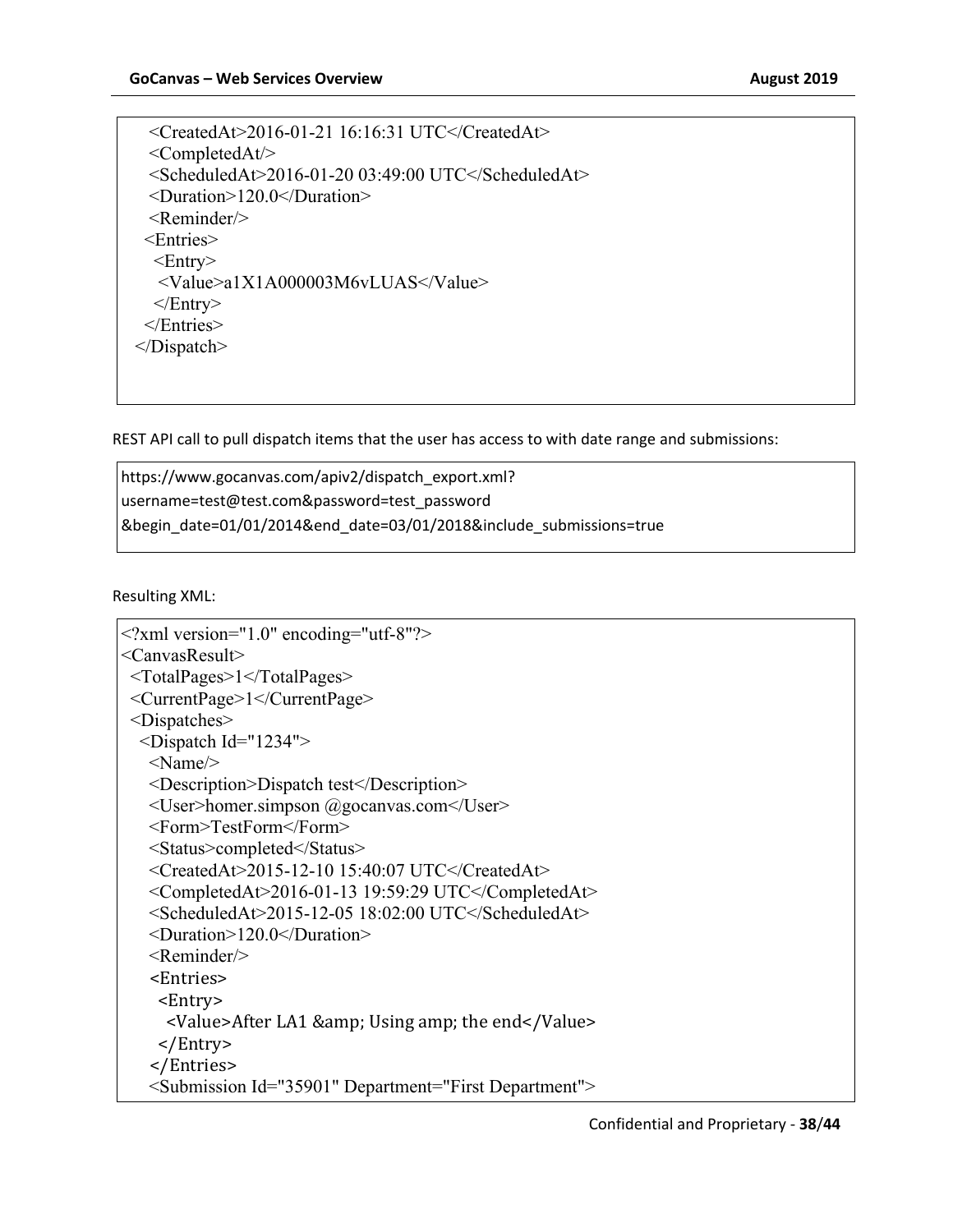<Form Id="605853"> <Name>test</Name> <Status>retired</Status> <Version>6</Version> </Form> <Date>2016.01.13 19:59:29</Date> <DeviceDate>2016.01.13 19:59:18</DeviceDate> <UserName>jeff.li@gocanvas.com</UserName> <FirstName>jefferson</FirstName> <LastName>li</LastName> <ResponseID>ba8db2a506892eb-1452715136070</ResponseID> <SubmissionStatus>No Status</SubmissionStatus> <Sections> <Section> <Name>1</Name> <Screens> <Screen> <Name>1</Name> <Responses> <Response Guid="83BD5371CEDBA3012467AD57333320369B3140FD"> <Label>multiline</Label> <Value>jeff22asdf</Value> <Type>Multi-Line Text</Type> </Response> </Responses> </Screen> </Screens> </Section> </Sections> </Submission> </Dispatch> <Dispatch Id="1235"> <Name/> <Description> Best 90's cartoon </Description> <User>bart.simpson@gocanvas.com</User> <Form>SomeForm</Form> <Status>received</Status> <CreatedAt>2016-01-21 16:16:31 UTC</CreatedAt> <CompletedAt/>  $\leq$ ScheduledAt>2016-01-20 03:49:00 UTC $\leq$ /ScheduledAt> <Duration>120.0</Duration> <Reminder/> <Entries>  $\leq$ Entry $>$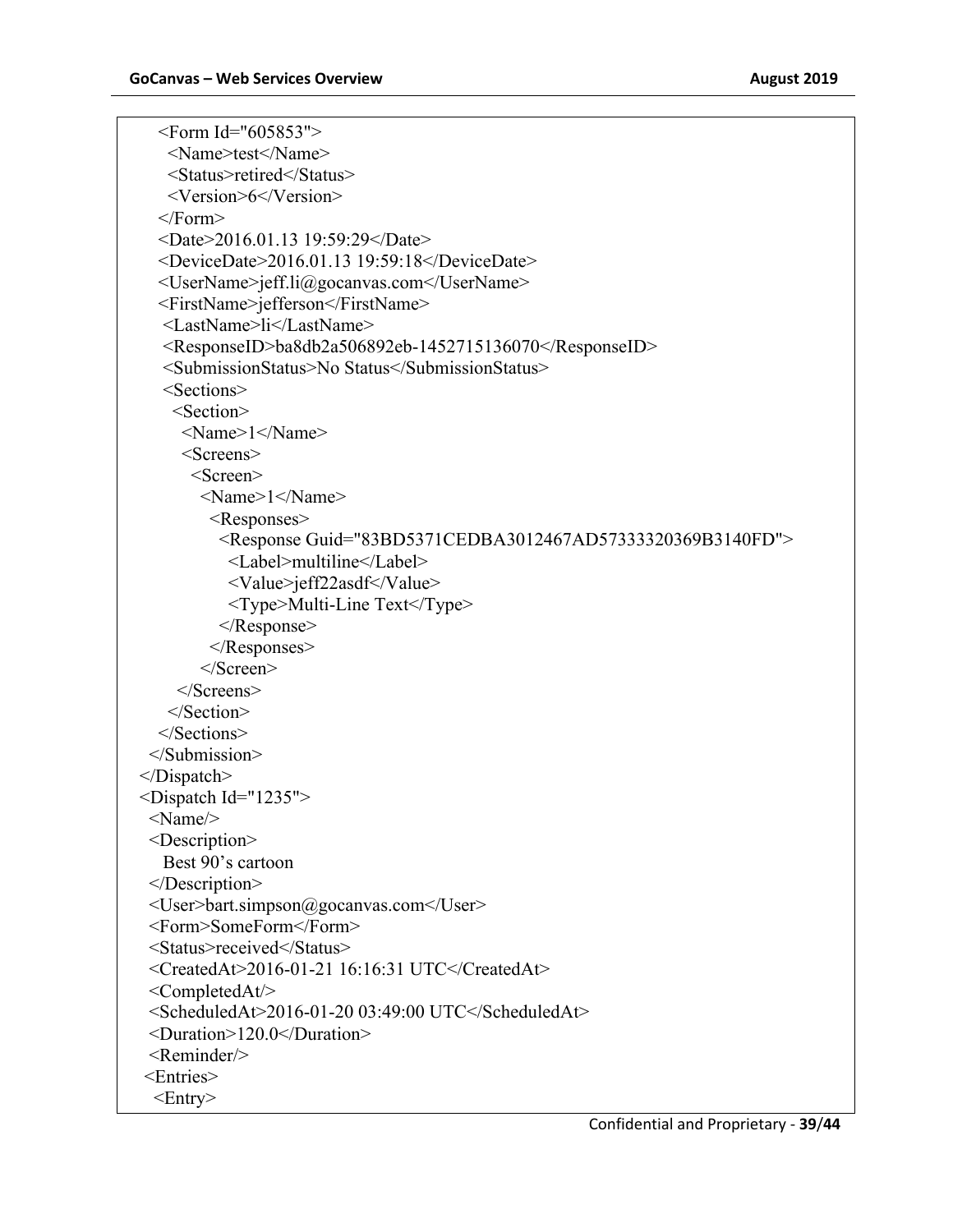<Value>a1X1A000003M6vLUAS</Value> </Entry> </Entries> </Dispatch>

### **Department API**

### **Description**

The Departments API provides the capability to retrieve all or a subset of departments associated with the specified login.

### **URL**

Since this API call and results could potentially contain sensitive information, it is required to be accessed over SSL via HTTPS.

Departments API URL: https://www.gocanvas.com/apiv2/departments.xml

#### **Parameters**

The Departments API is restricted to authenticated users and requires a username and password to access. All other parameters are optional. When no parameters are specified, a list of all departments applicable for that user is returned.

| <b>Name</b>     | Data Type                                  | <b>Required</b> | <b>Description</b>                                                                                                               |
|-----------------|--------------------------------------------|-----------------|----------------------------------------------------------------------------------------------------------------------------------|
| username        | String (non-<br>empty/case<br>insensitive) | <b>Yes</b>      | Valid GoCanvas username                                                                                                          |
| password        | String (non-<br>empty/case<br>sensitive)   | Yes             | Valid GoCanvas password associated<br>with username                                                                              |
| search nam<br>e | String (case<br>insensitive)               | No              | Return all departments whose name<br>contains the search name.                                                                   |
| act as user     | String (case<br>insensitive)               | N <sub>o</sub>  | E-mail address of the user to act as. You<br>must have permission to the other users<br>account via the Associate functionality. |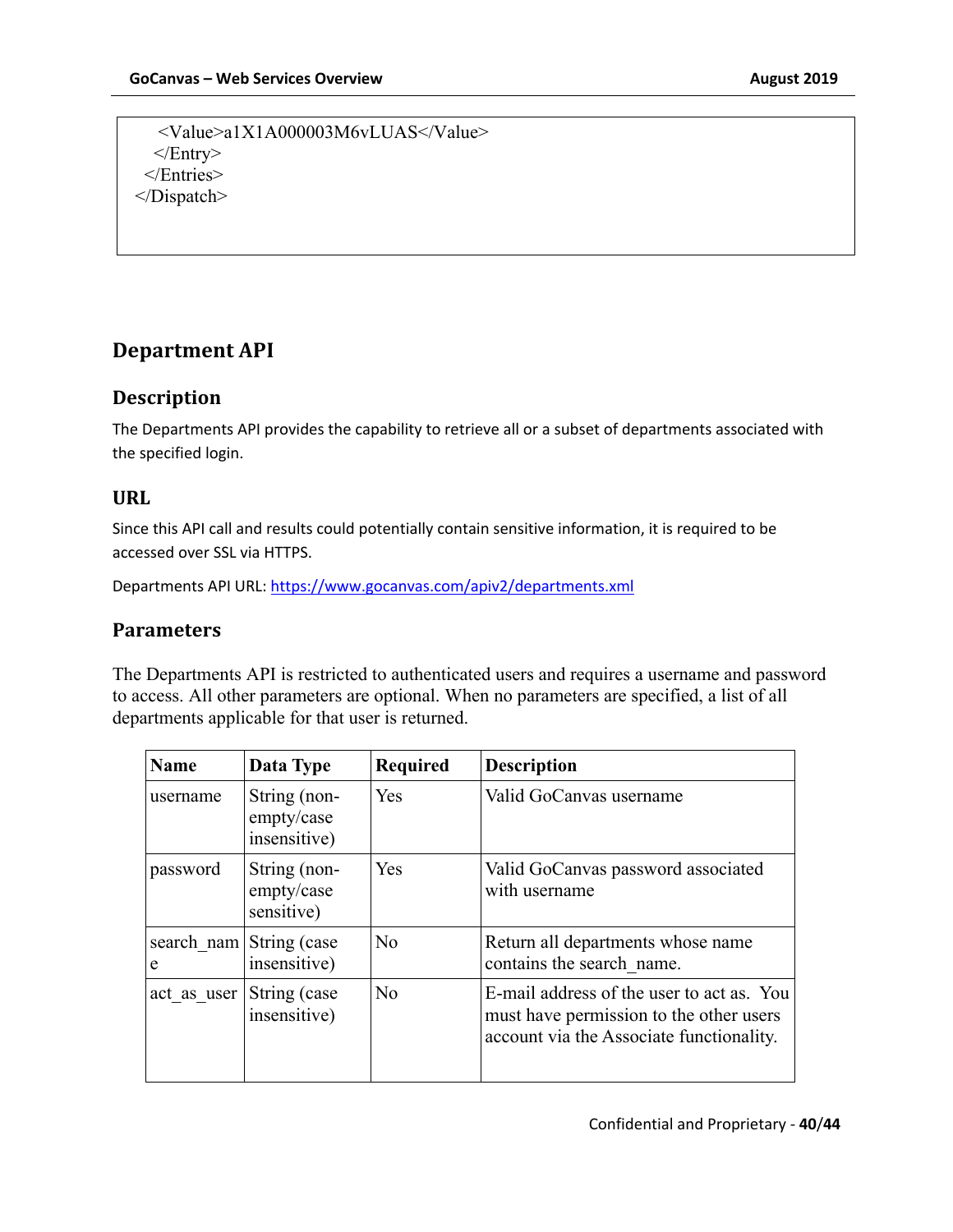#### **Results**

The result of the departments web service invocation is a collection of departments.

Department data and description:

| Name | Data Type Description |                            |
|------|-----------------------|----------------------------|
| Name | String                | The name of the department |

### **Examples**

REST API call:

https://www.gocanvas.com/apiv2/departments.xml?username=test@test.com&password=test\_passwor d

#### Resulting XML:

| $\leq$ ?xml version="1.0" encoding="UTF-8" ?> |
|-----------------------------------------------|
| <canvasresult></canvasresult>                 |
| $\leq$ Departments $\geq$                     |
| <department id="582"></department>            |
| <name>Tech Department</name>                  |
| $<$ Department $>$                            |
| $\leq$ Department Id="3">                     |
| <name>Design Department</name>                |
| $<$ Department>                               |
| $<$ /Departments>                             |
| $\langle$ Canvas Result $\rangle$             |
|                                               |

### **Submission Push Notifications**

### **Description**

GoCanvas offers the option to notify a web service that you create any time a submission is uploaded to our service. You can find this in the "Integration Options" section for your GoCanvas application.

To use this service, you'll need to implement a web service that can accept and process posted XML data. When a user uploads a submission, we'll send an HTTP POST request to your service containing metadata about the submission in XML form.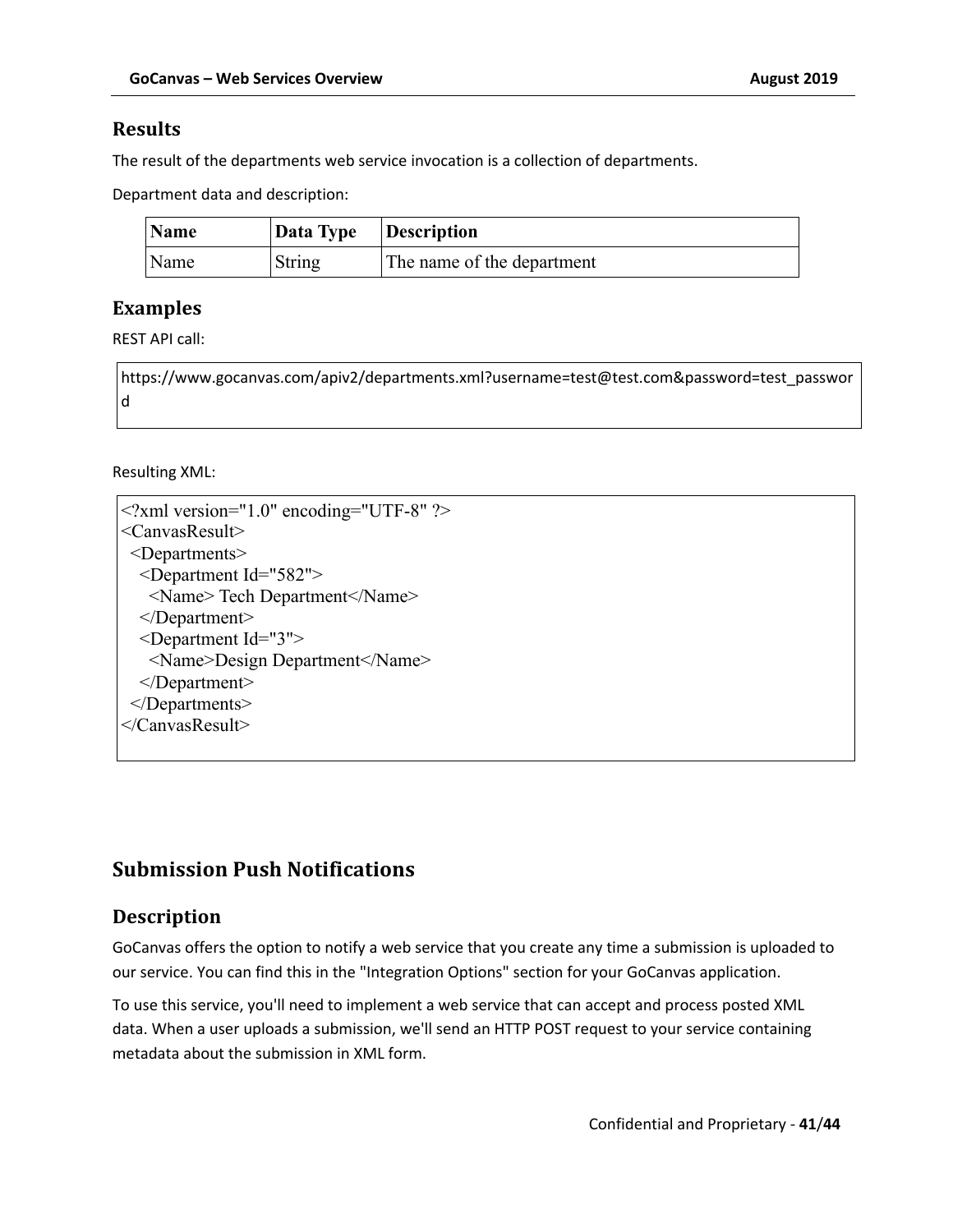#### **URL**

Since this is an outbound service from GoCanvas to you, not one that you call, there is no URL.

#### **What GoCanvas Sends to Your Service**

For any given submission, GoCanvas will send the submission GUID, the name, ID, and guid of your form, and will optionally include a tag that you define (see the "Setting Up" section below). This will be contained within an XML document as the body of the HTTP POST. Here's an example:

```
<?xml version="1.0" encoding="UTF-8"?>
<submission-notification>
<form>
 \leid type="integer">1\le/id>
 <name>FORM_NAME</name>
  <guid>FORM_GUID</guid>
 <tag>Your Tag</tag>
</form>
<submission>
  <guid>SUBMISSION_GUID</guid>
</submission>
\le/ submission-notification >
```
If you've defined no tag to be sent back to you, the element will be present but empty.

#### **Implementation Notes**

- 1. GoCanvas does not read or process the body or headers of your web service's response, except for the status code. It is not necessary to include a body in your response.
- 2. GoCanvas will consider any HTTP status code that is not in the range of 200-205 to be an error, and will queue the notification to be retried later.
- 3. In the event of a failure, GoCanvas will wait 15 minutes and then try again. On subsequent failures, GoCanvas adds an additional 15 minutes onto the wait time before re-trying. After 10 failures, GoCanvas will give up and email your account admin automatically.
- 4. GoCanvas does not follow HTTP redirects. Redirects are treated as failures and will be re-tried.

### **Setting Up**

Once you've created your web service to handle the notifications we'll send you can try it out in the GoCanvas web interface. Visit the "Integration Options" section for the form for which you want to receive notifications, and click the "Activate" button below the GoCanvas logo to the right of the Salesforce Integration item. (Note that GoCanvas presently only allows one type of integration to be active per form at any given time, so if you already have an integration you'll have to delete it to set this up). Enter the fully-qualified URL of your web service end point including the scheme (which can be either http:// or https://), and optionally enter a tag you'd like us to include with your metadata. The tag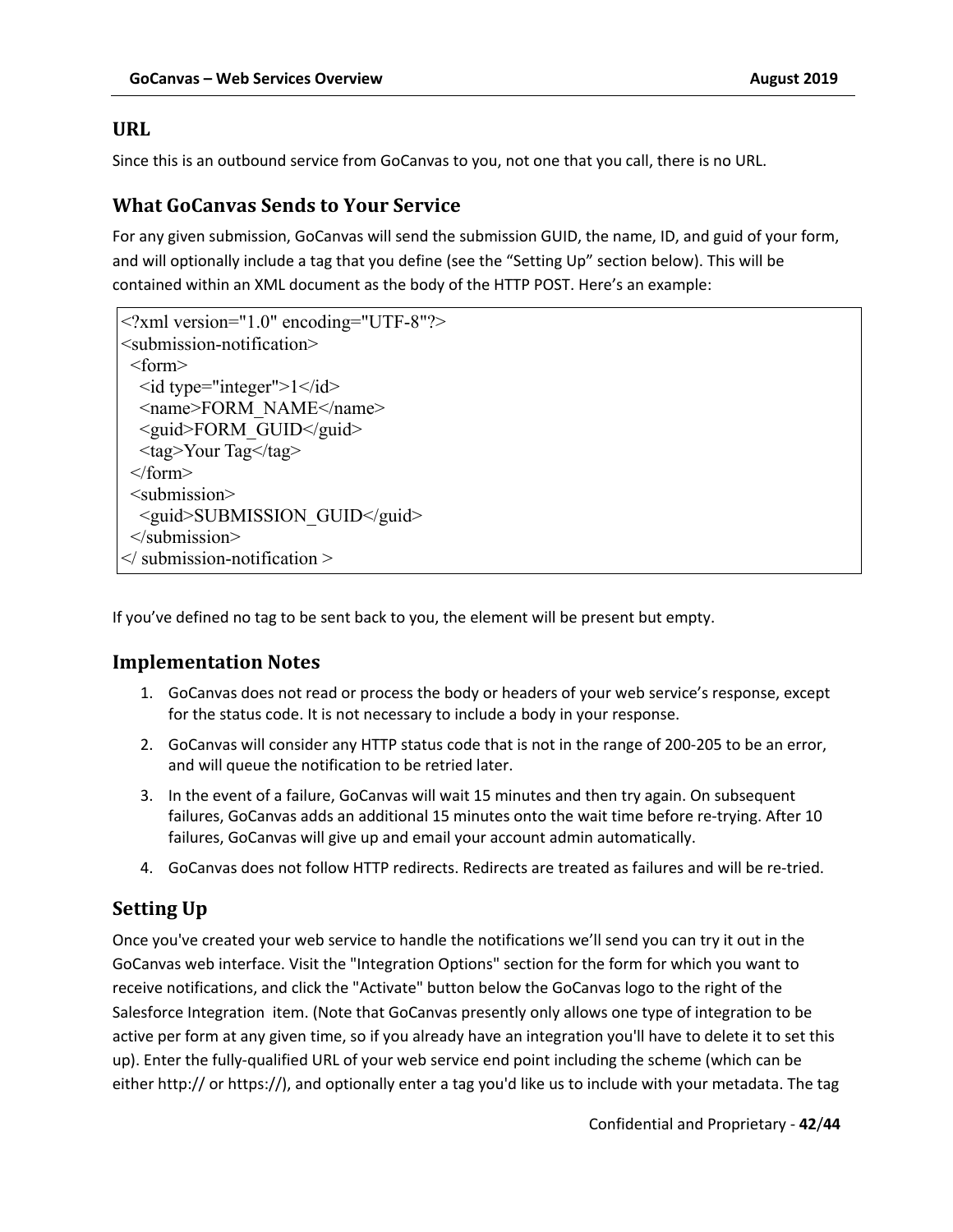can be any arbitrary text that will help you to identify or categorize submissions by form within your web service.

Once you've provided a URL (and, optionally, a tag), click the "Test" button. GoCanvas will send some sample metadata to the URL you've defined, and display the response for you so that you can see how your web service responded to the posted data. GoCanvas will display the status code, headers, and response body – if any – that we received from your web service. You can use this to determine whether your service is working as intended and make adjustments if you need to.

When you're satisfied that your service is responding as you intended, go ahead and hit the "Save" button to start receiving notifications when submissions are uploaded.

## **Error Codes**

### **Description**

Errors can occur when invoking the GoCanvas web services for a number of reasons, such as permission problems, requested data not being found or numerous other scenarios. When invoking any of the GoCanvas web service APIs, if an error occurs it will be returned in the same format regardless of the API being invoked.

### **Results**

The format of the error response coming back will be a single "error" node contained within the standard GoCanvas "CanvasResult" node. If more than one error occurs during execution, only one will be selected and returned.

Error data and descriptions:

| Name                   | Data<br><b>Type</b> | <b>Description</b>                                  |
|------------------------|---------------------|-----------------------------------------------------|
| ErrorCo Integer<br>de  |                     | A number representation of the error which occurred |
| Descripti String<br>on |                     | Adescription of the error which occurred            |

### **Error Codes**

| ode | <b>ErrorC</b> Description                   |
|-----|---------------------------------------------|
|     | Permission denied to the requested resource |
|     | Requested resource not found                |
| 10  | Required parameter is missing               |
|     | Parameter is of an invalid format           |

Confidential and Proprietary - **43**/**44**